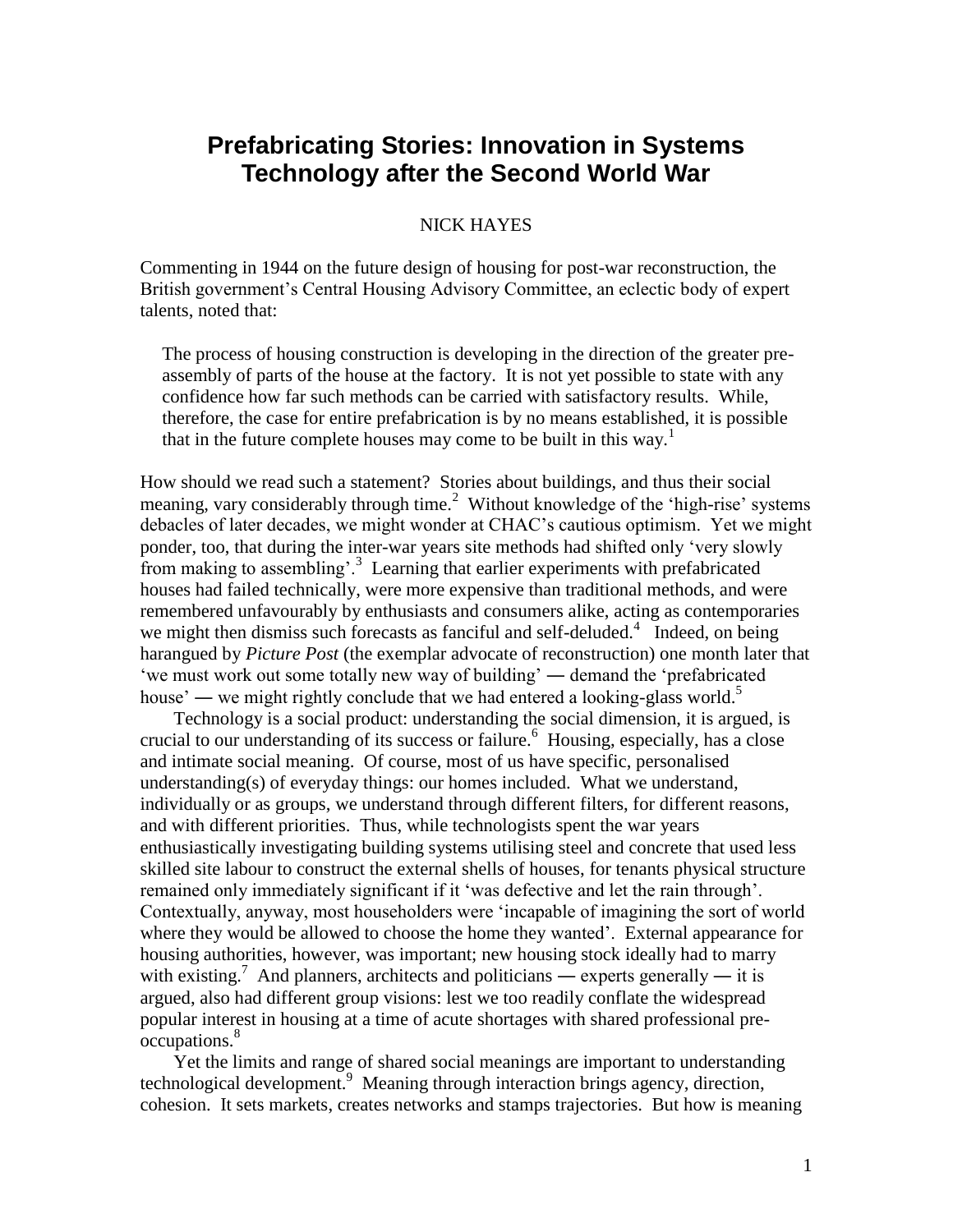attributed? First, there is a story of internal coherence, the basis on which we judge buildings or other products in themselves, how we comprehend their purpose ― aesthetic, function, economy, etc.. The second is the story of their external explanation, of causes and context — 'broader meaning'.<sup>10</sup> Both components have strong human agency: of commitment, rationality, necessity, expense, scarcity, etc.. This article explores the interactive nature of 'shared meaning' across this divide between social groups, and the impact this had on the development of low rise systems housing after 1945. It will suggest that this 'new' technology was widely and continually misunderstood and interpreted by different groups in very different ways, limiting agreement, product stabilisation and closure. $11$  This proved inimical to subsequent development.

## ACTORS AND CONVERSATIONS

Writing in the mid-sixties, Marian Bowley noted that 'innovations in structures and methods of design' had 'developed very tardily in this country': evidenced by 'woefully little general interest in research', in 'economic rationality in design', or in offering customers choice.<sup>12</sup> Particularly important here had been the separation of the design and construction functions, so neither architect nor builder had the incentive or authority to conjure innovation. Even greater explanatory weight has subsequently been assigned to this 'social' dimension of organisational interaction.<sup>13</sup> If 'successful innovation requires the coupling of the technical and economic, rather than being solely a matter of "technology push" or "market pull"', then inter-functional co-operation and communication offers the very force for change.<sup>14</sup> This is perhaps even truer of construction, as essentially an assembler of other manufacturers' products: 'really just a network and a set of lists, like a telephone directory', perhaps with 'too many characters' and no plot'. In this anarchic system, 'common meaning' and 'common understanding' were therefore at a premium;<sup>15</sup> the 'quality' of conversation (that is, information and knowledge) between actors having a significant impact on the force and direction of innovation.<sup>16</sup>

Yet supplier-dominated concerns like construction, it is argued, 'appropriate less on the basis of technological advantage, than of professional skills, aesthetic design,' etc.:<sup>17</sup> where design is seen as more an art than as a science. If this was true of traditional ‗bricks and mortar' construction, a sector exemplifying small, low-visibility, and cumulative change, was it also true of non-traditional, systems forms of construction?<sup>18</sup> Contemporaries argued not. As one prominent building economist noted at the end of the war, there was 'some reason for believing that at last ... a genuine revolution in technique' was about 'to take place.' Scientific discourse, too, was 'swinging against ... traditional methods' towards non-traditional methodologies.<sup>19</sup> Such beliefs were certainly advanced by architectural theorists on other than aesthetic grounds (for example, in terms promoting 'modernising' industrial efficiency). These discourses coexisted with increased technological investigation into new building methodologies. Each gave the other validity and vitality, even if the claims made were questionable.

Beyond this, did non-traditional networks conform to the same 'conversational' patterns between actors as in the industry generally? In public housing contracts the customer was 'not an individual' but a 'complex system of differing interests'. 'These client systems … consisted of both congruent and competing sets of understandings,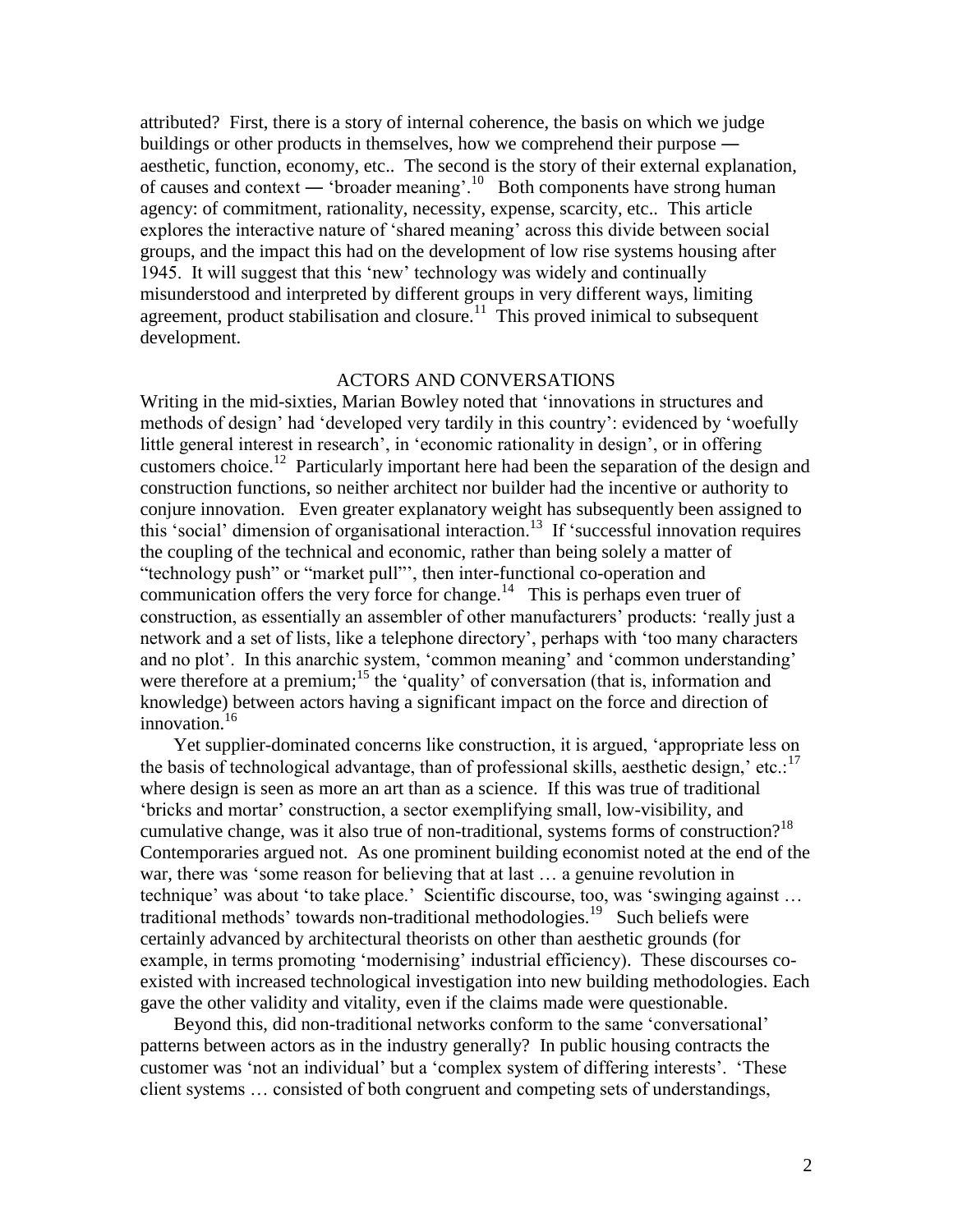values and objectives'.<sup>20</sup> Architects provided a powerful professional social filter: as intellectual initiators, and thus as interpreters of the client's fluid demands. Historically they also led the building industry: from the architects' viewpoint, the construction process 'was hierarchical both socially and in terms of working organisation'.<sup>21</sup>

Yet local authorities frequently did not employ architects directly. Moreover, a clear majority of the low-rise housing systems introduced after 1945 was sponsored by building contractors or component suppliers.<sup>22</sup> Did this mean that architects — as professional gatekeepers ― were less influential in determining outcomes? A preliminary review would suggest not. Non-traditional housing was almost exclusively a public sector activity, where tenants' views (directly or indirectly) were not actively sought. ‗Consultation' consisted of numerous educative exhibitions and a plethora of pamphlets and books to transmit an imposed experience. The 'community' anyway, apparently, was less interested in 'planning', etc., than more immediately in 'houses at any price<sup>5</sup>.<sup>23</sup> Neither were local authorities, as purchasing agents, actively consulted. Instead, they were invited to inspect and consume, advised by ministry architects, but otherwise largely excluded from the early decision-making process.<sup>24</sup> Thus, the 'design of social housing' was controlled 'by the makers of social policy.<sup>25</sup> It was they who instituted a 'way of thinking' about future problems and what was possible, possessing and applying a 'set of knowledge' and 'expertise' that gave authority and direction.<sup>26</sup> Attention, therefore, has centred on architects as the instigators of systems methodology, although others ― such as politicians, government departments and national housebuilders — are also cited as co-correspondents.  $27$ 

From this, the historiography focuses on the role of ideas and myth; the binding together of mutual interests utilising a 'misleading' hegemonic discourse.<sup>28</sup> Here rationality is subverted and prefabrication is chosen over traditional forms of construction despite being more expensive, flawed and less popular with tenants. Actor innovators, anyway, do not always treat consumer preferences as 'unalterable structural constraints' on their own behaviour. Technological trajectories can accord more with speculative 'early promises' than hard information.<sup>29</sup> In this respect, of primary importance in determining trajectories are the *a priori* beliefs held by actors ― their problem solving rules, specific knowledge, etc, and the social/environmental hierarchy that determines which beliefs are privileged at a particular time.<sup>30</sup> In 1940s Britain politicians and housing experts, it is argued, came to believe that a 'technical breakthrough' in housing was necessary and had actually occurred, allowing them political and economic freedoms in terms of production that otherwise would have been closed because of acute factor shortages.<sup>31</sup> Rationality and irrationality, it can thus be argued, existed in many forms when socially or politically contextualised. The pricing mechanism, by itself, although important, offered only one check for decision-makers. Others at the time included gross national labour saving potential, or the need to maximise housing output (from either a governmental or commercial standpoint). Thus, what was rational from one viewpoint, was irrational from another. $32$ 

If, therefore, common understanding between producer and consumer was only partially present (in that needs, expectation and promises overlapped), between producers (that is designers and builders) and policy-makers (politicians and state servants) a greater congruence existed. But was this sufficient? In the first decade after the war, the state licensed all new building work. Thus it had a controlling hand. In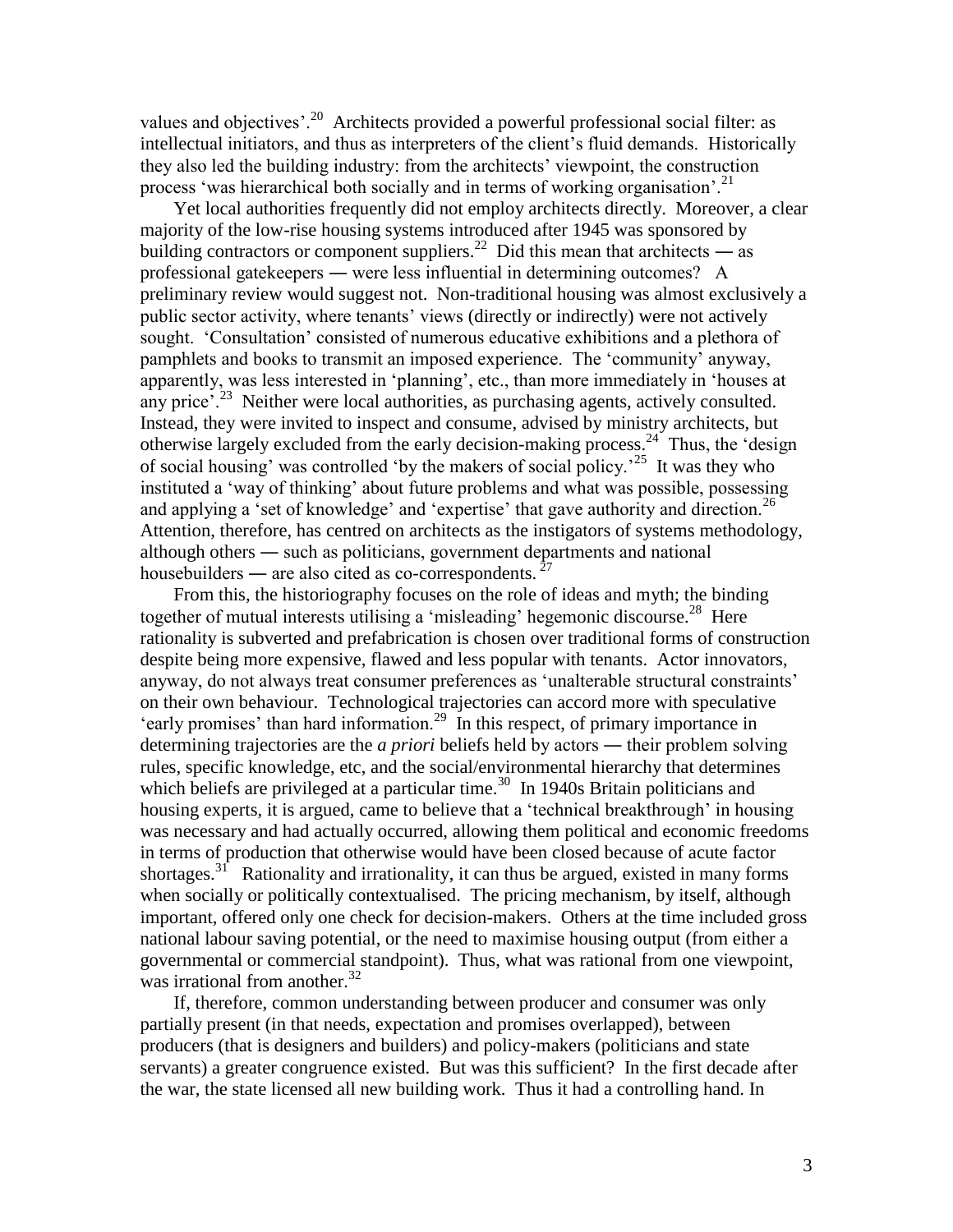addition little ‗hard evidence' existed either against which to test the claims being made for non-traditional techniques, although early scientific evaluation did validate initial belief systems. Yet there was an element, too, of wishful thinking in such assessments.<sup>33</sup> Indeed any reliance on myth suggests that ambiguity existed amongst and between actor clusters. Pinch and Bijker argue that the technical stabilisation of a product ― that is the closure of controversy — occurs not when all problems are solved, but when 'relevant social groups *see* the problem as being solved.<sup>34</sup> The remainder of this article will explore whether this occurred.

# PREFABRICATION: MORE IN THE MIND?

Interviewed in 1944 on his return from a fact-finding tour of the USA, Sir George Burt stated that 'if the Enquiry dealt with one point, it established that so far as prefabrication is concerned it exists in America more in the imagination than in practice'. Asked then whether the setting up of factories to produce prefabricated shells and structures in Britain would not assume continuous demand for years, he advised that:

I think that this is one of the principal stumbling blocks so far as this country is concerned. I have seen no prefabricated house which will be so popular as to create a home market which will justify the somewhat elaborate equipment necessary. In the immediate post-war period it may be necessary to use a prefabricated outside structure to save site man-hours.... [but] I can see no permanent future for such structures.<sup>35</sup>

Burt was not only a prominent national contractor; he also chaired the government committee then investigating alternative methods of house construction. But his comments are contextually significant for other reasons. 'Modern' England, as Priestley recognised in 1934, was already heavily overlaid by American influences.<sup>36</sup> And, in terms of prefabrication, historians have stressed the impact that the idea of America had in shaping the British psyche.<sup>37</sup> It is easy to see why, when *Picture Post*, for example, argued that ‗Prefabrication had Cut Down America's Housing Problem'. Prefabricated houses were erected 'in a Day'. 'Your whole house may be erected in a factory and trucked to site, as has been done in America ... Millions of us will have houses like this'.<sup>38</sup> Nor was the architectural press exempt from this hyperbole. *Architectural Review*, an early advocate of modern design, argued that success in America 'hands us a sharp jolt on the chin.' Focusing on 'prefabrication', and 'the complete factory assembly', it went on to claim that ‗The phenomenal U.S. housing output is to be interpreted as an omen of the future… It shows that it is possible to produce houses quickly, with a high standard of performance and with excellent equipment.<sup>39</sup>

Yet there was nothing extraordinary about these discourses. Even stripped of its transatlantic focus, to the wider British audience such 'adverts' spoke of what might be obtainable through British technical ingenuity if only ... (just as British technical knowhow had triumphed during the war).<sup>40</sup> Indeed perhaps the semi-illusory quality made the offer more attractive and magical. However, a fascination with what was 'possible' — a mutually accepted interpretation of what technology might provide — needs to be grounded against the public's 'deep anxiety' about housing shortages, which formed the political backdrop.<sup>41</sup> Commenting on public reaction to an exhibition on post-war homes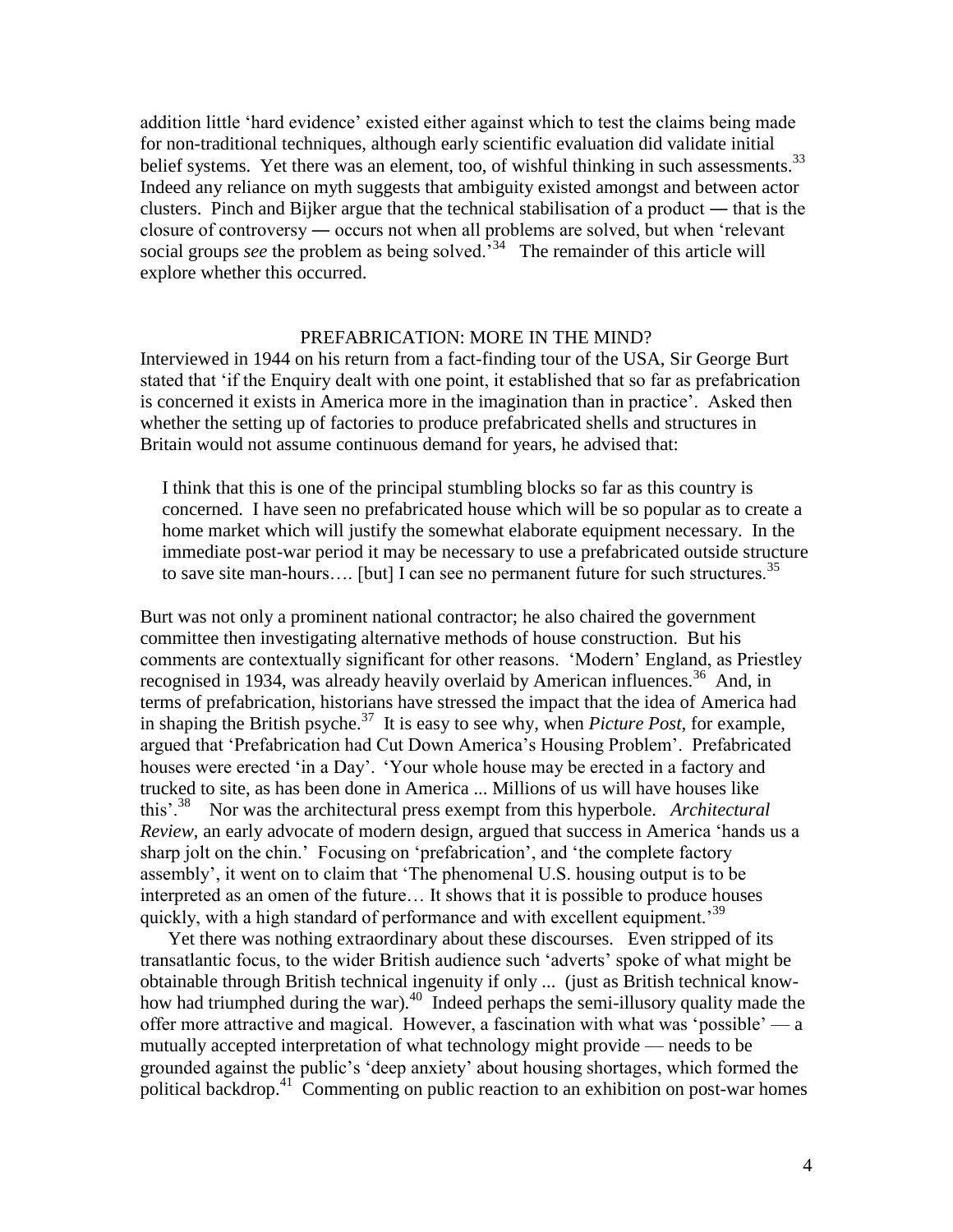designs, Mass Observation, the influential pioneering social research organisation, recorded that:

People just wondered when all these things would be available, whether they would really be available at all. As one young middle-class woman, married and homeless, said, "They could just give me any of it, and I should think it wonderful. Honestly, I liked it all. I'm so desperate for a home I'd like anything. I can't criticise or judge it at all – four walls and a roof is the height of my ambition.<sup> $342$ </sup>

The 'very nice if we ever get it', 'very good, but the point is, how long will it take before they carry it out' mentality was evident elsewhere.<sup>43</sup> Architectural commentators, judged by the plethora of validatory articles on prefabrication then appearing in the technical press, were significantly ahead of the profession or political opinion.<sup>44</sup> The Royal Institute of British Architects had apparently been 'ostrich-like' in its pronouncements; even in the last months of the war it was still writing reports 'from a position deep in the rear'. The press noted, too, that 'prefabrication had been too much on the defensive'. Mistakenly, prefabricated houses were still not 'put forward as a better method of building than brick and mortar, but simply as a method of building houses without employing bricklayers and plasterers.<sup>45</sup> We hardly yet know how to use it', opined the *Architects' Journal* at the end of 1945: ‗Laboriously we imitate the old brick house in form and content. Our prefabricated efforts are mere copyism, their explosive potential still unrevealed.<sup>'46</sup>

A consensus was lacking, therefore, over what should be valued or produced. Early reports from the secretariat of the Burt Committee noted that:

no proposed method satisfactorily solves the problem of producing houses cheaply. The methods suggested are complicated. I think this is due to the fact that the simpler methods of improvement on the basis of existing practice have been exhausted, and that attempts are being directed to entirely new methods, not yet properly directed.<sup>47</sup>

Others were harsher. The Ministry of Works Deputy Chief Scientific Advisor, commented of existing inter-war systems that:

Many alternatives were tried, and in one respect or another were found wanting. Some of the houses then produced turned out to be thoroughly bad; others proved more costly than the traditional houses, and as a result the alternative systems in use [by 1939] could be numbered on one hand and none was working on any large scale. If we consider the state of scientific knowledge in 1920, it is not a matter of surprise that the alternatives used were unsuccessful. There was no basic scientific data concerning the properties of and behaviour of building materials except for a limited and very narrow fund of knowledge of their strength.<sup>48</sup>

It is not surprising, therefore, that the Burt Committee's initial temper was very cautious, evaluating and reporting on inter-war practice rather than looking to current and future research.<sup>49</sup> Yet, as the *Architects' Journal* commented, what purpose did this serve? A ‗far more valuable contribution at this point would be a report, less unadventurous than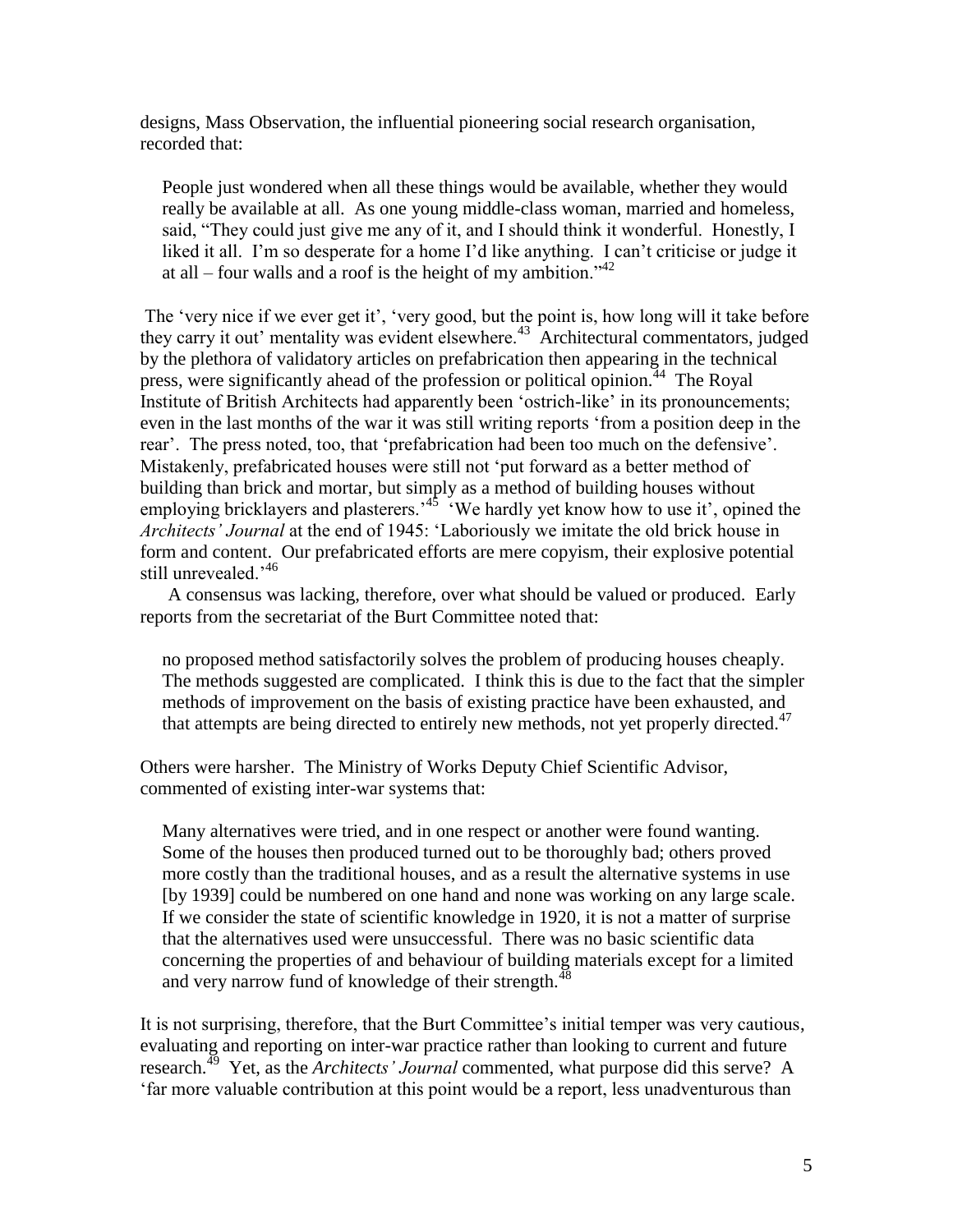this first, on entirely new experiments ― especially those concerned with prefabrication'.<sup>50</sup>

If architects and builders remained uncertain of what or how to build, the community seemed equally bemused by non-traditional design. One engineer, for example, reporting on ‗overheard conversations … at recent and numerous Housing Exhibitions', recalled that ‗misunderstanding and prejudice are about equally mixed in the public mind'. This was the product of 'cellophane wrapped publicity campaigns' and the 'deeply rooted ... acceptance of brick-wall and pitched roof traditional construction … as the ultimate in building technique'.<sup>51</sup> Certainly, public responses tended to reinforce this view. For example, numbers of people were 'definitely put off' certain non-traditional types (for, example the Orlit and Unibuild) 'simply because the roof was flat.' Yet the Orlit was also the most popular of house types then being displayed by the Ministry of Health. At least it looked 'permanent', 'attractive', 'spacious'. Steel and asbestos-cement clad houses, by contrast, (the British Steel and Braithwaite) were viewed negatively, as being ‗cheerless', ‗cold' and ‗barracky' ― ‗imagine rows and rows of them'. Indeed, on all non-traditional types, ‗by far and away the most unpopular comment was on the external appearance of the houses'. Within a 'comparatively low level of positive interest' generally, a ‗quite like them if I could get nothing else, but they've no individuality' view dominated in the public mind.<sup>52</sup>

## Insert photos Orlit (Figure 1) and Braithwaite (Figure 2)

Non-traditional houses thus continued to be viewed, as they had in the inter-war period, as 'makeshift' or 'temporary', where local authorities saw them as 'ten year' expedients after which the government would 'take the damned things away'.<sup>53</sup> Indeed misunderstanding, apparently, was endemic: 'much nonsense' being 'talked about prefabrication, chiefly because the meaning of the word has not always been fully understood'.<sup>54</sup> Did it mean, as was commonly implied, 'the manufacture of the complete house and its rapid and mechanical erection on site', or rather, as the Burt Committee and many architectural opinion-formers would rather have it, 'the application of certain factory methods in the mass production of certain component parts, thereby reducing site costs' for everyone?<sup>55</sup> Apologists for traditional methods again blamed the 'confusion of thought' on the 'political propagandists' of prefabrication:

They insist on representing it as a technique providing a ready-made solution to the housing problem, gifted by progressive scientific thinkers to a grateful nation, but rejected by a backward and reactionary building industry, intent on preserving intact the twin citadels of craft monopoly and swollen profit. The public has been led to suspect that houses might now be rolling off the production line like typewriters or motor cars, were it not for the hidden and frustrating hand of vested interest.<sup>56</sup>

Contextually it is easy to see why 'traditionalists' felt themselves to be under siege, and prefabrication discourse thus privileged. The war years had heavily distorted the building industry. Labour productivity fell markedly, and remained stubbornly below pre-war levels after 1945. As demand for housing soared, one consequence was that the industry was viewed by politicians, economists and by scientific advisors alike as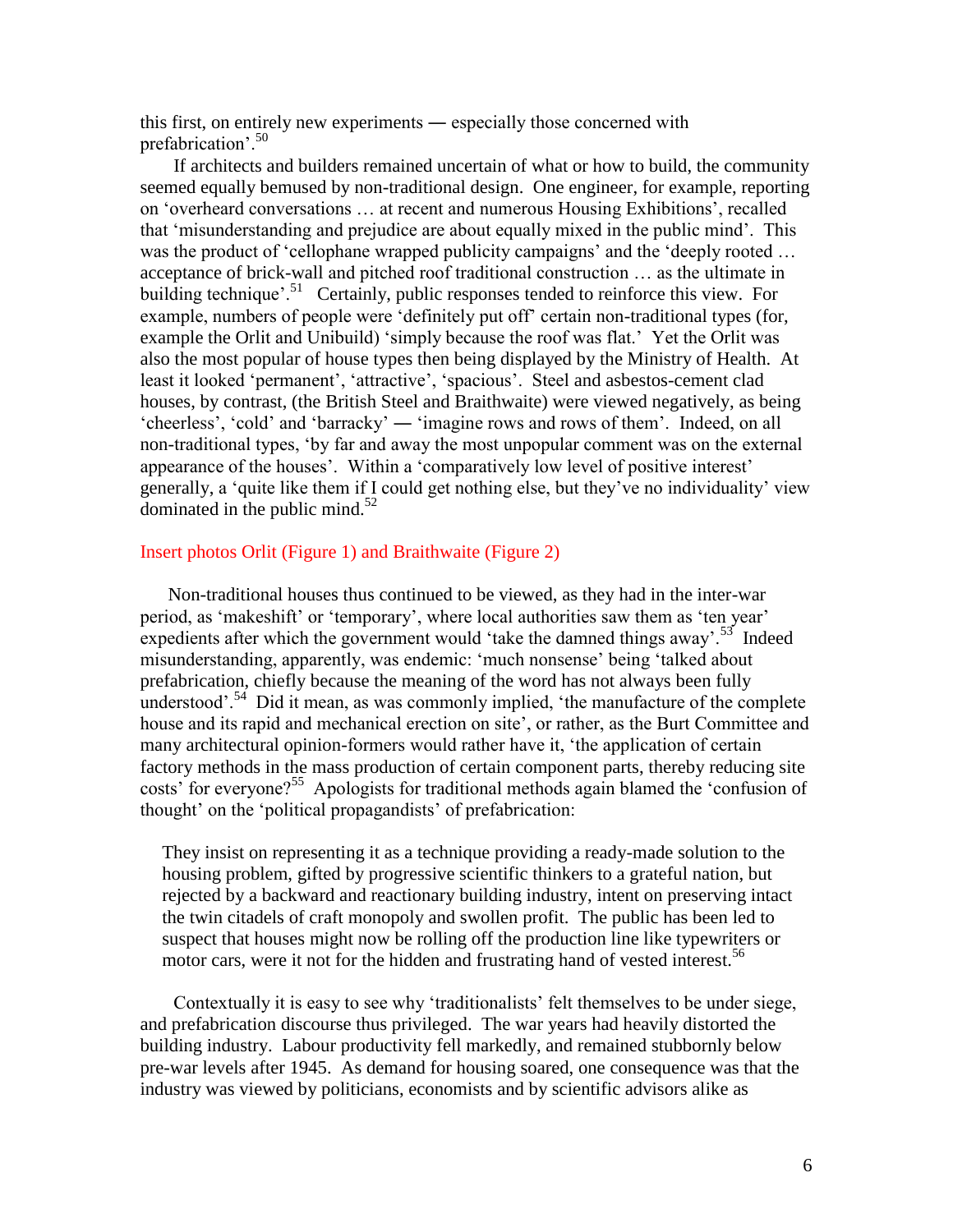$b$ ackward' and in crisis:<sup>57</sup> technically deficient, conservative in its use of mechanical plant, poorly trained, ignorant of recent research and resistant to the use of 'new methods'.<sup>58</sup> Bevan, as the minister responsible for housing, thought it 'vital' to provide an external 'stimulus to the building industry from outside ... by introducing new techniques'. Both he and Morrison, then in charge of co-ordinating domestic policy, understood permanent prefabrication in terms of a 'modern' alternative providing 'competition for construction.'<sup>59</sup> Cautiously stressing what had 'been tested and found by experience to be good' acquired an instinctive dissonance against this rhetoric.<sup>60</sup>

During the war the only development licences issued were for prefabricated or other experimental methods of building. Effectively this became the only game in town. Thus, the architect Richard Sheppard, surveying wartime developments, could justifiably comment in glowing terms on the much publicised proliferation of new prefabricated designs.<sup>61</sup> Sheppard favoured collaborative design, bringing together architect, production engineer, planner and structural engineer, replete with an ongoing scientific investigation into building materials and performance.<sup>62</sup> Indeed, the aggressive cultural promotion of new methods by certain architects and builders, the technocratic faith in experts, and the advance of scientific investigation, walked hand in hand.<sup>63</sup> The 'normal method of evolution of new forms of building' was a 'trial and error' process, taking considerable time. But time, it was argued, was now simply not available. <sup>64</sup> Science and technology offered an alternative path.

Yet the limits that the architectural modern movement and scientific influence had in redefining the house can be measured by looking briefly at what was actually constructed. The majority of systems houses built after 1945 were concrete based (either cast *in situ* or prefabricated); second in popularity were those with a steel frame. Two builders (Wimpey and Laing) between them constructed a third of the 271,000 nontraditionals built in England and Wales in the ten years after the war: and both house types were cast *in situ*.<sup>65</sup> There was nothing new about such systems. Some 2,000 Laing's 'Easiform' houses had been constructed before 1939; and slightly fewer 'no fines' (although not by Wimpey).<sup>66</sup> Both Laing and Wimpey were major speculative builders, initially producing non-traditionals because as 'normal building was expected to be limited by lack of traditional resources, it offered the prospect of a market.<sup>57</sup> Neither house when assessed by the Burt Committee in 1944, was thought exceptional or worthy of praise. Instead they were judged ‗a satisfactory alternative, if properly used, to brickwork', but 'not technically outstanding in such a way as to deserve special treatment.' Much greater interest, for example was shown in steel framed factorymanufactured structures. It was the latter that was preferenced developmentally, for it was considered that the 'steel frame might form the basis of a true shop-fabricated demountable house.<sup>68</sup> This belief that the output of the building industry could 'only be increased by using new [factory] methods' was deeply ingrained within the political structure also, so that early setbacks were discounted. Indeed considerable disappointment was expressed that too many of the systems being introduced ‗did not comply with the principles of prefabrication', and 'represented merely a method of construction'.<sup>69</sup> All systems construction was justified by the operating premise of its greater efficient use of scarce site labour. But the power of the ideal ― that is shopbased prefabrication ― flagged a heavy discrepancy between what was desired and what was finally produced.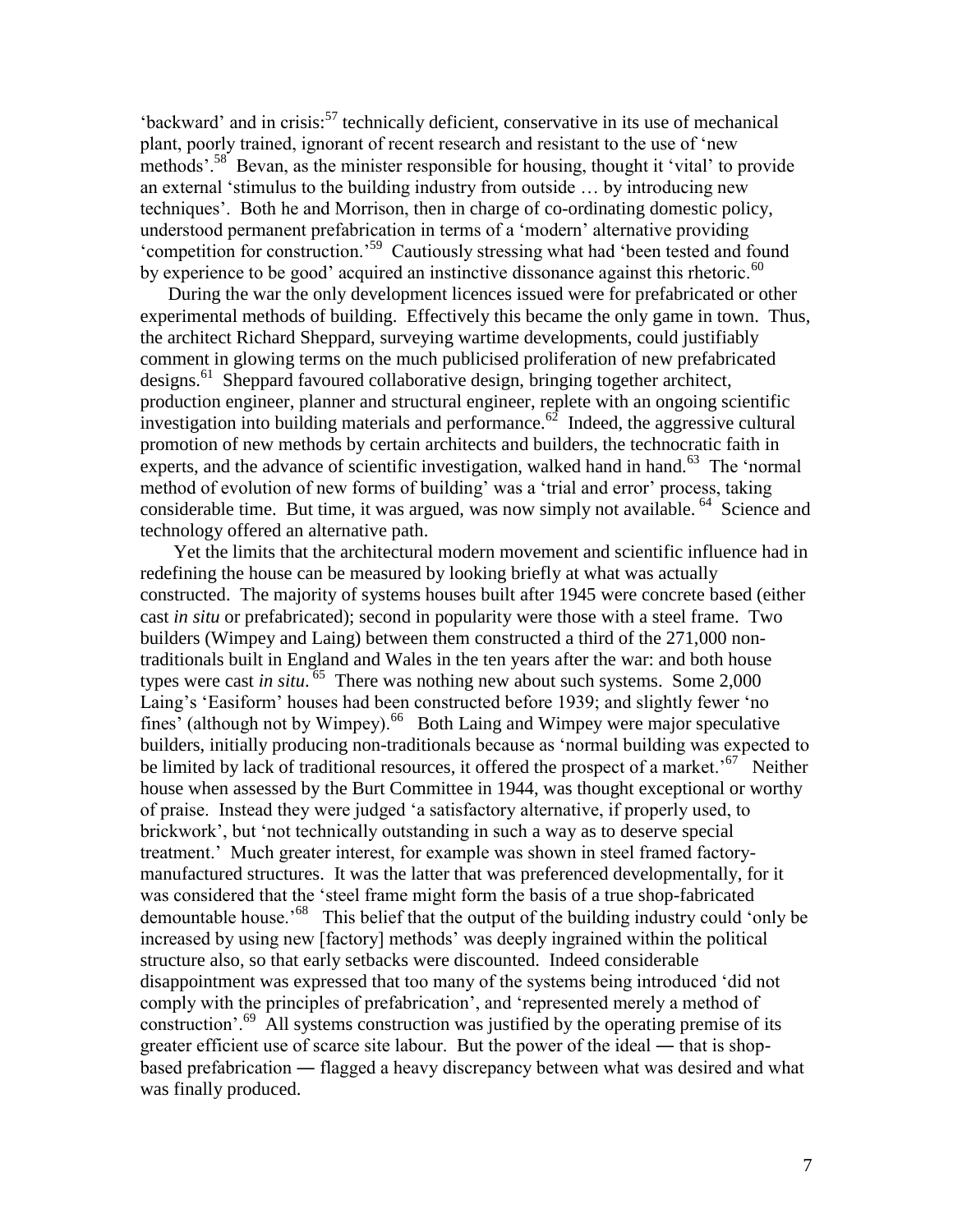## Insert Wimpey (Figure 3) photo

Yet the broader idea of 'new methods' was certainly pinned, if not driven home, by the rapid expansion of systems construction. Although later falling, by 1948 nontraditional construction accounted for one third of all public sector completions, a figure not subsequently exceeded until the high-rise boom of the late  $1960s$ .<sup>70</sup> Indeed at one stage the Cabinet considered that some 75 per cent of permanent homes would be constructed by such 'labour saving methods.'<sup>71</sup> Nevertheless, even when successful, the governing philosophy of systems construction remained ambiguous — that is in terms of closure and stabilization through time. The point is again well illustrated by looking at cast *in situ* housing. The 'no-fines' and Easiform systems remained popular well into the 1960s and 1970s. In these years Wimpey alone was casting on average some 8,000 units per annum in England and Wales. 'No fines' options proved to be equally popular in Scotland. By and large such houses performed well: 'no fines' concrete walls were 'quickly built with very little skilled labour'.<sup>72</sup> Thus it was well liked by local authorities. But this popularity also rested with the appearance of 'no fines' construction, because once rendered externally, it passed for a traditionally built brick house. As Mass Observation observed, 'the less a prefab. looks like a prefab. the more people like it'. Some local authorities 'simply switched from brick to "no fines" *in situ* concrete and back again, according to the availability of materials and labour. For others it became the system of choice. $73$ 

### INNOVATION, EVALUATION AND LOTS OF PREJUDICE

Bowley argues that ‗most of the systems proposed, and still more those actually used, were fundamentally similar to those used in the inter-war period'. New methods were not new at all. For her, perhaps the 'greatest innovation' was 'less in the actual methods and materials used, than in the development of the scientific assessment of performance.<sup>74</sup> This offered the first objective technical standards against which performance could be measured (for example, thermal and sound insulation, resistance to fire and moisture penetration, stability, etc.). But 'neutral' state sponsored science also became an evaluating weapon through which non-traditional methodologies could be and were promoted. Even before a detailed re-evaluation had commenced, science — in the form of the Building Research Station — spoke authoritatively about why earlier building systems had failed, and about its own current predictive powers to prevent such a physical reoccurrence.<sup>75</sup> At the same time the BRS readily admitted to the paucity of information existing on costs and labour content for housing generally  $-$  'a remarkable dearth' of real systematic data: a major shortfall given that ‗cost or demand on human effort is one of the final criteria in deciding on the merit of a new or modified form of construction.<sup>76</sup> Science was to fill such voids in 'traditional knowledge': that which had served the industry 'so well in the past', but was 'no longer sufficient to meet the needs of modern conditions'.<sup>77</sup>

Thus, the BRS's publicly declared advice to architects was that, given the 'large fund of scientific knowledge of the physical, mechanical and chemical properties of building materials the problem of the design of new methods of construction presented no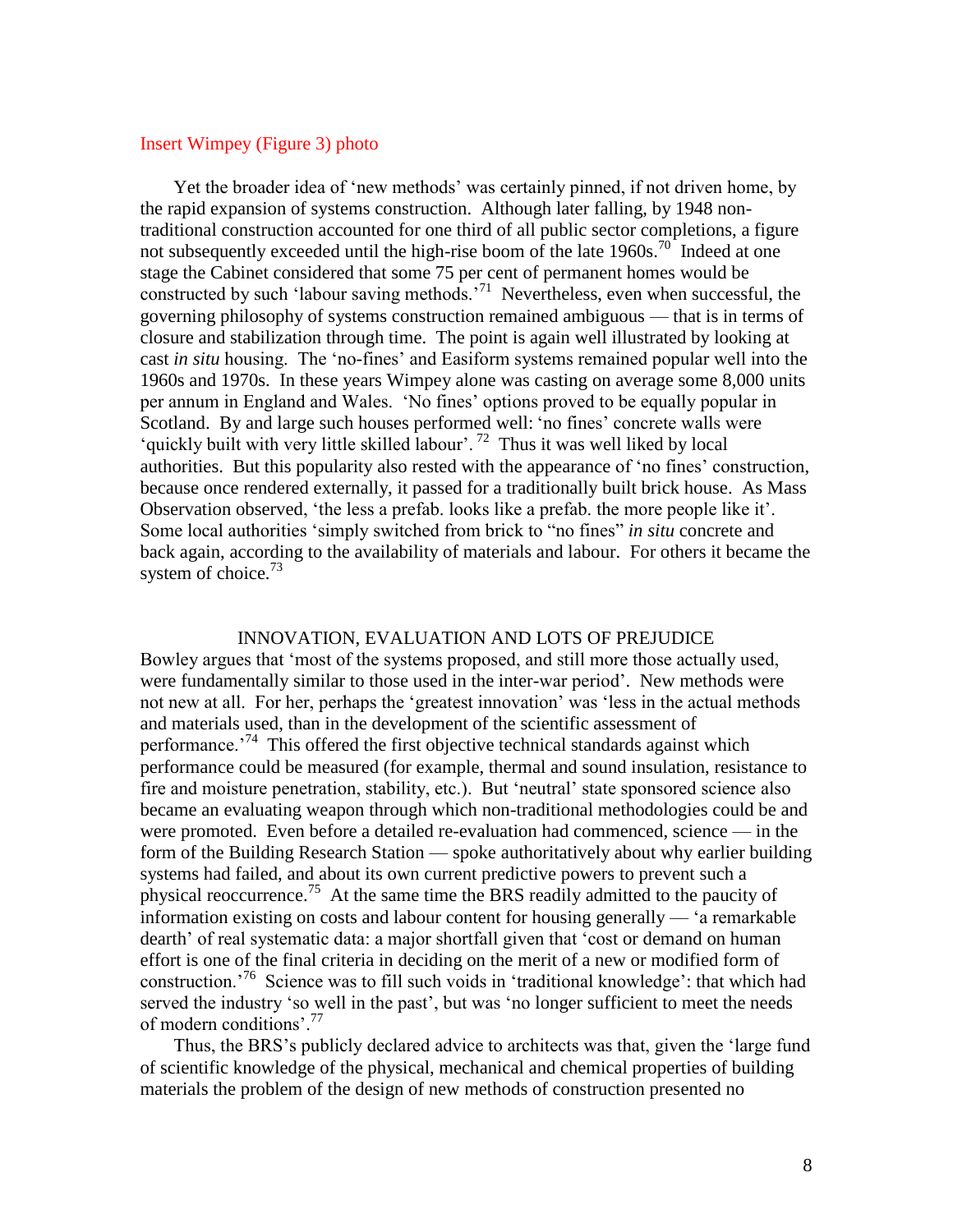formidable obstacles.<sup>78</sup> Such advice was disingenuous. Privately the BRS was advising the Burt Committee, for example, that the performance of light steel framed houses was likely to be unpredictable after twenty-five years. It similarly refused to vouch for the efficiency of jointing systems utilised unless they could be tested in advance over time. Nevertheless it was argued that the development of such houses for ‗immediate post-war use' should not be 'prejudiced by certainties as to the ultimate length of life arising from either the corrosive or the jointing issue.<sup>79</sup> Nor were jointing problems unique to steel houses. Similar shortcomings were encountered with pre-cast concrete houses but were again controversially gilded over in favour of production immediately.<sup>80</sup>

In re-evaluating non-traditional performance in the early 1950s, ministry officials referred to an immediate negative 'legacy of the past'. Poor technical performance ‗causing considerable trouble and expense in remedial measures' was one such failing, as were 'slow completion' rates, extra costs and the widely held belief that 'non-traditional houses were uglier that brick houses.<sup>81</sup> In part this ignored the overall realities of the non-traditional versus traditional debate. Delays were endemic at that time across the board. Similarly, while non-traditional designs might ‗accentuate' some of the difficulties of poor estate layout, and were certainly thought of as 'all looking alike', this was not a problem intrinsic or unique to them, but common on traditionally constructed estates too: ‗where all individuality and homeliness have been lost in endless rows of identical semi-detached houses.<sup>82</sup> Nevertheless, such an overview offered an accurate measure of perception: as one Regional Housing Officer remarked there was an 'array of snipers abroad', all 'quick to seize upon and criticize any fault' in the non-traditional housing types.<sup>83</sup> As Bevan acknowledged, he expected positive steps to be taken to ‗encourage' public authorities to place orders for non-traditional housing and ‗to do everything possible to overcome the prejudice that still exists in all quarters against new building methods.<sup>84</sup> That this was necessary reveals the large gap that existed between ‗promoting' government agencies and local authority consumers; one that remained after teething problems with earlier, more unreliable systems had been overcome.

It is useful also to contrast Bowley's postoperative view of the lack of technical innovation with that of contemporary advisors. Addressing building employers at the end of 1949, the Director of Research at the Ministry of Works began by noting that ‗it had not been possible in the last thirty years for the building industry to provide a house at a rental within the means of the workers in the lower income groups.' Low-cost housing, he correctly summarised, 'has had to be subsidised.'<sup>85</sup> He then outlined the recent advances made, continually contrasting these against a slow moving building industry ‗firmly entrenched in traditional practice, … founded upon craftsmanship' and making materials fit on site. 'The new methods of production differ from the old', he stated, in that ‗by definition, every stage is planned and the whole process is in every case rigorously controlled by the requirements of production'.

The actuating theory has been that structural components should be made to accurate dimensions in factories and they should then be assembled on site with a minimum of labour. In fact, the expected economies in labour have been achieved handsomely. The components have been made accurately and they have been assembled quickly and easily.<sup>86</sup>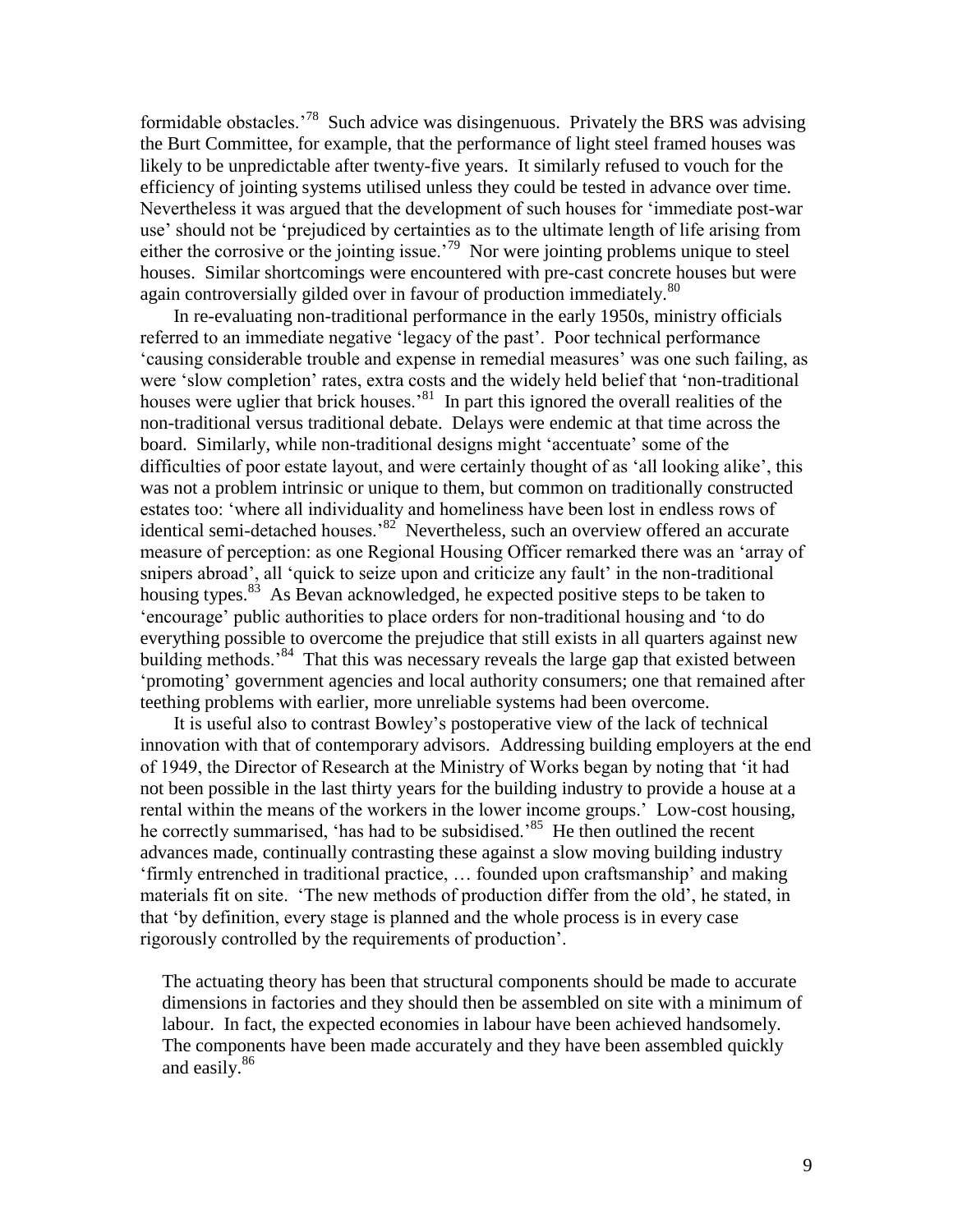Indeed, he concluded, 'the pity of it all' was that such techniques had so far been limited only to the shell of the house, as he announced plans to fabricate completely the interiors and finishings in the factory also.

There is no record of audience reaction to such claims, although it is unlikely to have been sympathetic because most contractors continued to favour traditional methods.<sup>87</sup> It would have been less sympathetic still had the audience fully appreciated how radically estimates of man-hour savings then being presented to them had fallen from the initial figures that had first underpinned prefabrication policy. As Bernal, then chairing the MOW Scientific Advisory Group, pointed out in early 1946: 'It appears that much of the time-saving in certain types of prefabrication is more apparent than real.<sup>88</sup> Again it was ‗outstanding' houses like the Reema and Wates that were praised by the BRS: those predominately prefabricated off-site and thus most readily conforming to the ideal of factory methodology. The government's report on non-traditional performance reminded its audience that success ‗depended on the basic principle of exploiting the machine to the full, assembling very rapidly on the site a number of accurately dimensioned units which require no elaborate fitting together.<sup>89</sup> New methods, however, were still no cheaper than traditional forms of construction, and indeed only 'no fines' offered immediate prime cost savings.<sup>90</sup> Nevertheless the development of pre-cast concrete housing systems was to be dominated by a single theme: bigger panels incorporating an increasing number of functions (for example, a pre-finished internal skin). The Reema and Wates systems were early exemplars. As the BRS noted, it seemed reasonable 'to make the units as large as the mechanical equipment can conveniently handle.<sup>91</sup> Here we see a glimpse of the future. Building high, the next stage, was always to be more expensive. This led to the lowering of specifications and design standards in the utilitarian blocks of the 1960s and 1970s. Practical limits existed also to the economic size of off-site prefabricated units, and high factory-based overhead costs married uneasily with fluctuating demand. Moreover the efficiency claims made for systems construction as likely reflected more efficient site management structures than the system methodology per se. $^{92}$ 

#### Insert Wates (Figure 4) photo

Such ante-dated realities sit uneasily with science's predictive confidence in the 1940s. And perhaps post-knowledge criticism is unfair. Well, not really. The authority of such discourse was itself created initially by contrasting an earlier lack of knowledge with what was now 'understood' about material behaviour and areas such as works study. Contemporaries also already suspected that productivity gains attributed to nontraditionals were a product of better site organisation. Indeed the concluding remarks of the first Burt report of 1944 captured exactly this latter sentiment.<sup>93</sup> When such questions were raised, however, the answer, although present in the analysis, was not one that was emphasised or headlined. It remained buried, neutrally, in the main body text.<sup>94</sup> We can contrast this 'sleight of hand' against the emphasis taken by those major overarching enquiries into building efficiency at that time. These virtually discounted the probability of gains coming from shell prefabrication or indeed from prefabrication generally.<sup>95</sup> Nevertheless, for politicians, science's role was axial; its course and agenda set. Writing to Morrison, the Minster of Works put this perfectly. All agreed on the 'importance of research work in the field of building and civil engineering from the point of view of the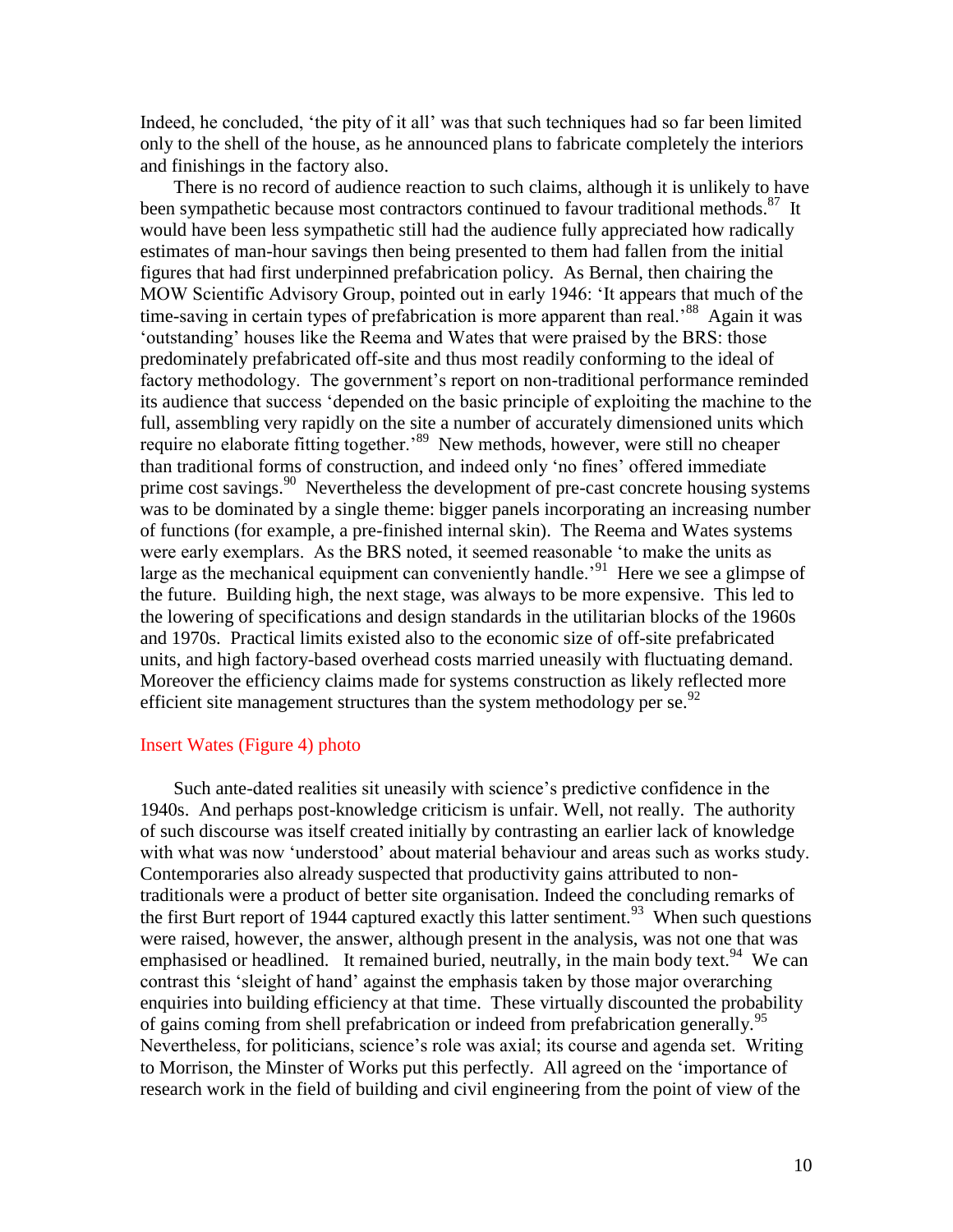efficiency', and making 'the most economical use of man-power and material as well as from the point of view of cost.' The 'time has come when the underlying problem of modernising the building industry and putting pressure on it to become technically efficient will have to be faced.<sup>'96</sup> Indeed construction's very backwardness was publicly defined in terms of its reluctance, as an 'ancient industry, rooted in tradition and craft practice', to adopt mechanisation and prefabrication — the products of scientific investigation.<sup>97</sup> If we factor in the prostituted use of this broader scientific discourse through systems advertising and 'neutral' technical reviews (where such language underlined manufacturers/designers claims), the rhetoric of science had a significant impact in promoting systems mentalities.<sup>98</sup> But it also exacerbated the gap between the 'new' and 'old', between traditional and non-traditional. Thus, only in one sense did it aid understanding, and then only partially.

Bowley, writing at the time of the later high-rise boom, acknowledges that, while most of the non-traditional low-rise systems used after 1945 were 'fundamentally similar' to those used between the wars, there were what she terms 'novelty' innovations. Included here was the use of the large pre-cast load-bearing panel (that is the Wates and Reema systems already noted), and of light-weight steel frame fabrication. Most of the innovative steel frames solutions, she notes, failed to be developed — partly because government policy towards steel houses changed significantly due to post-war steel shortages. Other 'genuine innovations' could be found in the use of aluminium and plywood for the construction of internal and external skins.<sup>99</sup> Some historians have been more generous. Finnimore, for example, points out that the majority of non-traditional dwellings 'used materials new to housing such as concrete, steel and laminates', noting again particularly those 'systems which used the latest techniques in light weight steel fabrication.' He concludes that of 'more impact than the real extent of mechanised production was the innovative nature of the materials and methods of construction used.<sup>100</sup> Such praise requires obvious qualification because steel and concrete were central components of earlier inter-war systems. Even those types noted as innovatory in their use of materials — like the BISF type of which over 31,000 were built — were modelled loosely on earlier inter-war types like the Dorlonco (itself then considered to be an 'important technical step forward').  $^{101}$  For some house types, such as the steel prototype Braithwaite, it was the method of 'clip' jointing that was deemed to be important.<sup>102</sup> Indeed a frequently stated reason for the post-war 'failure' — if such it was — of non-traditional housing was that it focussed on too many 'novelty' individual private designs, so markets for each were correspondingly limited, when what was really needed was a broader trajectory of prefabrication and standardisation.<sup>103</sup>

## Insert photo's of BISF (Figure 5) and Woolaway (Figure 6)

There is some sense to this. Certainly the production of certain house types was driven forward by little but entrepreneurial enthusiasm, and this was really part of the infectious post-war hype associated with non-traditional methods. The Woolaway — a pre-cast system — was one such: poorly reviewed in terms of its physical and design attributes, and lacking the necessary finance. Even the Minister responsible recognised its limited potential: 'only one of a hundred' such approved systems, and 'not of any outstanding merit', but nevertheless encouraged as ‗a useful supplement to traditional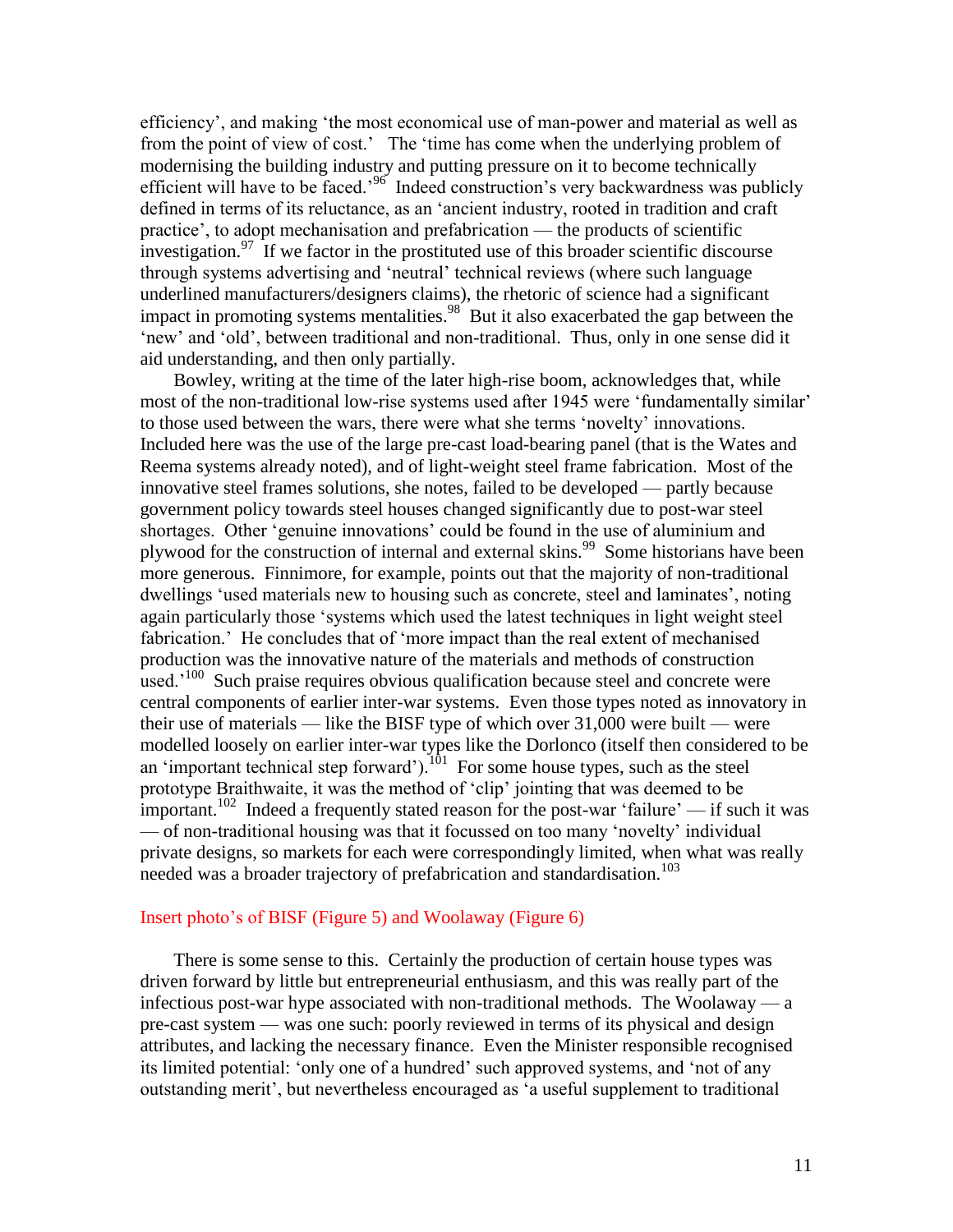forms.' Only some 4,300 were eventually built before the company went bankrupt, and that after the government had already offered surety and actively manipulated the housing market to guarantee orders.<sup>104</sup> Indeed, it is noteworthy that even after extra financial subsides were terminated by 1948, government agencies actively continued to manipulate the public housing market to support non-traditional producers.<sup>105</sup> Nevertheless, certain types were popular; or, at the very least, less unpopular. It was the larger, national companies that had fewer difficulties filling order books (again notably Wimpey and Laing, but to a lesser degree Wates), while the smaller, locally orientated producers like Reema and Spooner struggled to obtain a continuity of work, raising unit costs because of high central overheads.<sup>106</sup> There were exceptions. The Cornish Unit, of which over 22,000 were built in the decade after 1945, proved popular in the south-west, partly because it was enthusiastically promoted by regional staff, partly because of the shortage of traditional builders in that area, but also because of its attractive, distinctive design: indeed Bevan wanted one as a country retreat.<sup>107</sup>

#### **CONCLUSION**

Customers (householders and local authorities) were noticeably less resistant to certain non-traditional designs after 1945 than they had been before 1939: meaning — how nontraditionals were understood and contextualised — had changed. Thus, there was a greater acceptance of certain house types that previously had been shunned. Nevertheless, limits still existed as to what was more and was less acceptable, measured against the cultural 'gold standard' of traditional practice. This 'marked preference for the familiar in housing, for "quality", whether real or imagined', meant, according to one housing historian, that the foremost "problem" [facing non-traditional diffusion] was social and political, for unless all sections of the community could agree on the desirability of mass-produced houses as consumer goods, there could be no success'.<sup>108</sup> Two points spring from this. The first is an assumption that technological 'meaning' and ‗direction' had also been satisfactorily resolved. The second revolves around the question of 'consensus', as outlined above or in terms of an 'end to controversy'. How should we measure it, how do we mark its attainment, is it a useful tool?

Clearly there are quantitative and qualitative problems with both points. With hindsight, we can judge that future trends in systems construction were to follow the paths favoured through late 1940s and early 1950s low-rise design. That is preference would be given to large prefabricated concrete panels and, at the other extreme, cast *in situ* concrete housing. The former was strongly advocated by scientific, technological and modernist architectural opinion, and was explicit in the 'ideal' promoted by politicians (the paymasters of public housing) — that modernising a 'backward' building industry involved the transfer of production from site to factory. *In situ* construction, by contrast, fell outside this rubric. Yet, ironically, it was here that customer resistance to changing consumption patterns was noticeably weaker. Indeed here we find positive acceptance — or certainly significantly less controversy amongst the relevant social groups. ‗No fines' construction in practice meant building a ‗traditional' house using non-traditional means, for the same or less money, more quickly, and with fewer problems in terms of labour and materials shortages. Off site prefabrication, however, had a different meaning. Initially, it represented standardisation and the manufacture of component parts for the industry as a whole. But in terms of popular exposure — which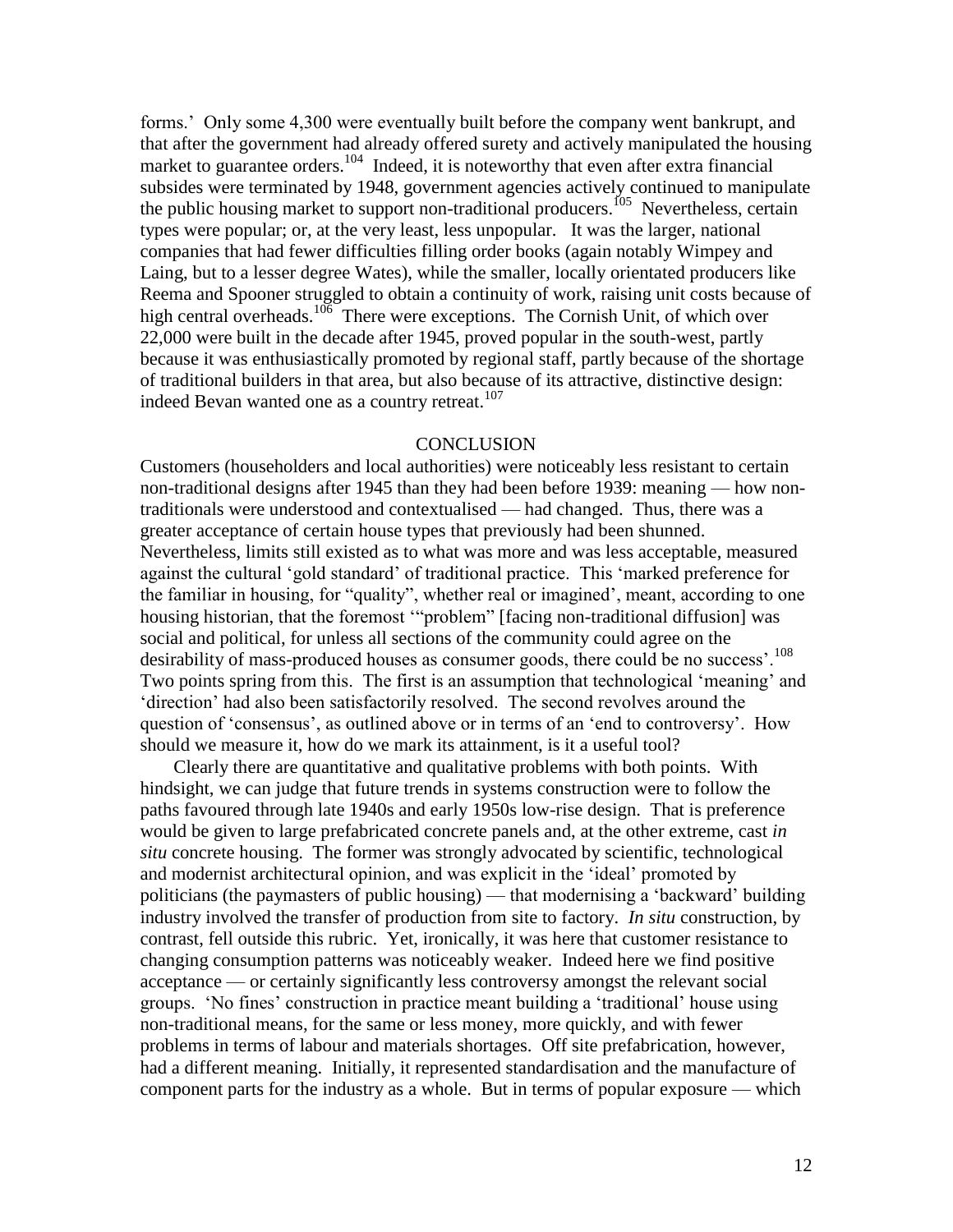itself imparted important meaning — it signified whole house manufacture, and in terms of the implicit promises made: the mass production of houses. This, if you like, was the rehearsed 'dream' of publicists, manufacturers, modern architects.<sup>109</sup>

This new ideal was widely misunderstood, and indeed widely misrepresented. It is significant that even at times of acute housing shortages, customers at best subscribed to it only through a 'better than nothing' mentality. It was bitterly resisted, too, by the traditional industry — which rightly viewed it as a negative commentary on its own abilities — and by many architects. Was this unimportant? A consensus promoting prefabrication was unnecessary, it might be argued, because of the social authority of the groups supporting the proposition: those thought capable of legitimately speaking for the future (scientists, technologists, ideologues). Consensus, anyway, is an ideal construct: a widespread willingness to agree through common understanding across social groups is in fact unlikely. Perhaps then a better question to ask is to what degree, comparatively, was agreement reached — this being a less exacting requirement? Even here, however, there was no end to controversy, no social closure. The quality of conversation between consumer and producers remained, for the most part, marginal, and certainly not informing. So solutions were imposed, rather than agreed. No longer was successful innovation to be measured by an ability to mass-produce houses, but instead, the industrialisation of building simply meant that non-traditionals should be able to compete economically, using less skilled site labour.<sup>110</sup> And, even against these more limited criteria, unanimity over prefabrication's achievements was lacking. This is not to say that a future course of direction had not been established. The largely unquestioned authority of science and technology, juxtaposed against continuing negative perceptions of traditional construction practice, continued to set the rules. That this failed to achieve an overarching hegemonic control in the ten years after 1945 because of consumer resistance does not mean that this did not occur later. But even then customers remained isolated, ignored, closure and stabilisation thwarted. The results were the inadequate, inappropriate solutions of the 1960s and 1970s.

 1 Public Records Office (hereafter PRO), HLG 36/18, Report of the Design of Dwellings Sub-Committee, 8 February 1944, para. 116.

<sup>2</sup> Raphael Samuels, *Island Stories: Unravelling Britain. Theatres of Memory, Volume Two* (London, 1998), 101-24.

<sup>3</sup> Christopher Powell, *The British Building Industry Since 1800: An Economic History* (London, 1996), 134.

 $4$  Nick Hayes, 'Making Homes by Machine: Images, Ideas and Myths in the Diffusion of Non-Traditional Housing in Britain 1942-54', *Twentieth Century British History*, 1999, 10: 295.

<sup>5</sup> ‗Prefabrication: What will it mean in housing', *Picture Post*, 4 March 1944.

<sup>&</sup>lt;sup>6</sup> 'Introduction: Strategic Research Sites', in Weibe Bijker, Thomas Hughes and Trevor Pinch (eds.), *The Social Construction of Technological Systems; New Directions in the Sociology and History of Technology* (Cambridge, Massachusetts, 1987), 191.

<sup>7</sup> Mass Observation, *An Enquiry into People's Homes* (London, 1943), 53, 156, 21, Hayes, *op. cit.*(endnote 4)*,* 297-8.

<sup>8</sup> Steven Fielding, Peter Thompson and Nick Tiratsoo, ‗*England Arise!' The Labour Party and Popular Politics in 1940s Britain* (Manchester, 1995), 36-7.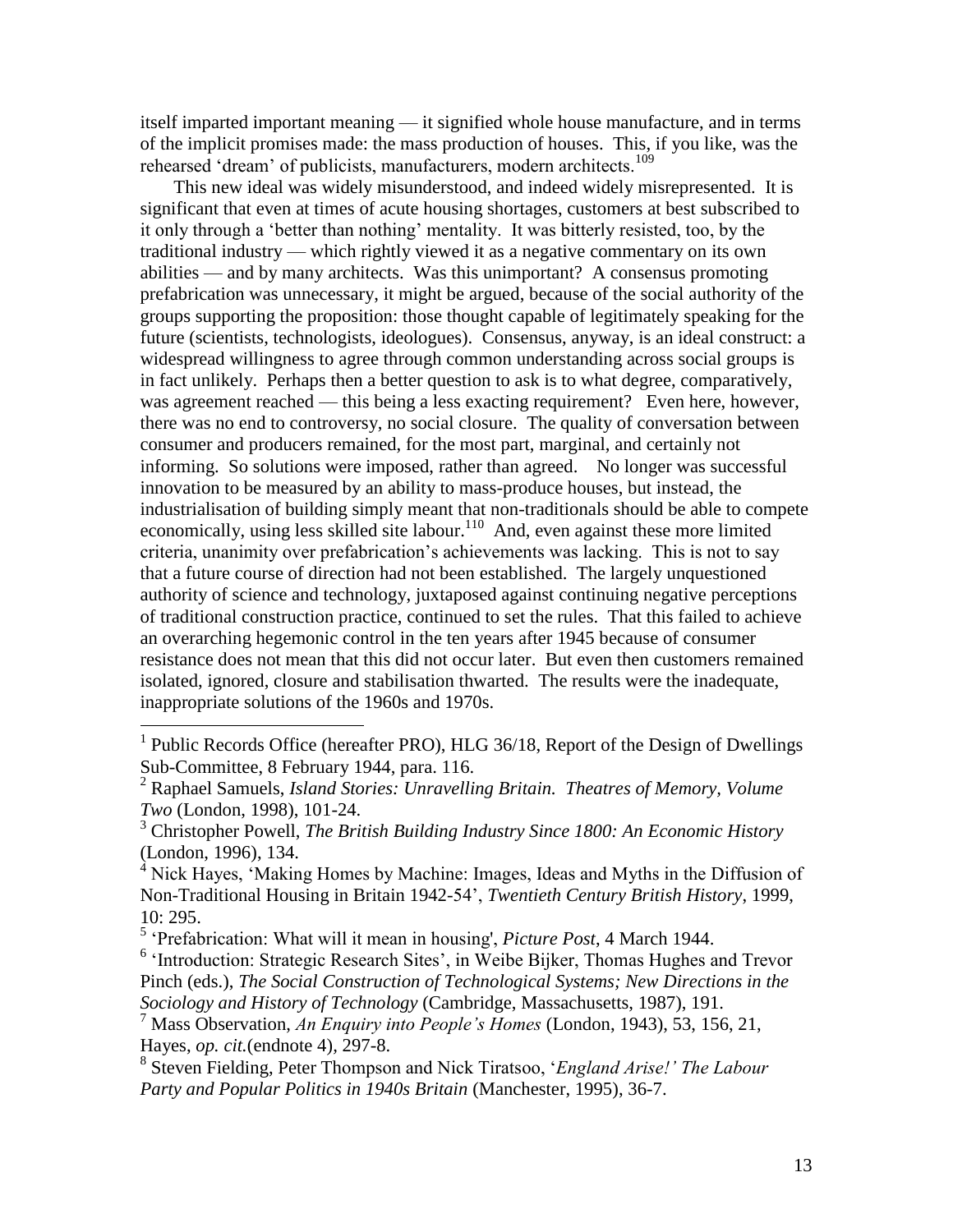$9$  Weibe E. Bijker, The Social Construction of Bakelite: Towards a Theory of Invention', in Bijker *et al*., *op. cit,* (endnote 6), 171-4.

<sup>10</sup> Steven Groák, *The Idea of Building: Thought and Action in the Design and Production of Building* (London, 1992), 38-9.

<sup>11</sup> 'Introduction', Biker, *op. cit.* (endnote 6), 12-13.

<sup>12</sup> Marian Bowley, *The British Building Industry: Four Studies in Response and Resistance to Change* (London, 1966), 325.

<sup>13</sup> *Ibid*.; Steven Groák and Graham Ive, 'Economics and Technological Change: Some Implications for the Study of the Building Industry', *Habitat International,* 1986, 10: 116-18, 125-8.

<sup>14</sup> David Mowery and Nathan Rosenberg, *Technology and the Pursuit of Economic Growth* (Cambridge, 1989), 9; Keith Pavitt, 'Sectoral patterns of technological change; Towards a taxonomy and a theory', *Research Policy*, 1984, 13: 365.

 $15$  W.J. McGhie, 'The Industrialisation of the Production of Building Elements and Components', *Production of the Built Environment*, 1983, 4: 32, 34-5; Groák, *op. cit*. (endnote 10), 142; D. Sugden, 'The Place of Construction in the Economy', in D.A. Turin (ed.), *Aspects of the Economics of Construction,* (London, 1975), 16-17.

<sup>16</sup> Bengt-Åke Lundvall, 'Innovation as an interactive process: from user-producer interaction to the national system of innovation', in Giovanni Dosi, Christopher Freeman, Richard Nelson, Gerald Silverberg and Luc Soete (eds.), *Technical Change and Economic Theory* (London, 1988), 349-58.

<sup>17</sup> Pavitt, *op. cit.*(endnote 14), 356;McGhie, *op. cit* (endnote 15), 35.

<sup>18</sup> Nathan Rosenberg, *Inside the black box: Technology and Economics* (Cambridge, 1982), 66; Bowley, *op. cit.* (endnote 12)*, passim*.

<sup>19</sup> PRO DSIR 4/592, I. Bowen, 'Productivity in the Building Industry'; C.M. Kohen, *Works and Buildings* (London, 1952), 448.

<sup>20</sup> Groák, *op. cit.* (endnote 10), ch. 3; Tavistock Institute, *Interdependence and Uncertainty: A Study of the Building Industry* (London, 1966), 39, 57.

<sup>21</sup> Bowley, *op. cit.* (endnote 12 ), 350.

<sup>22</sup> *Ibid*., 207-21.

 $\overline{a}$ 

<sup>23</sup> Patrick Dunleavy, *The Politics of Mass Housing in Britain 1945-1975: A Study of Corporate Power, and Professional Influence in the Welfare State* (Oxford, 1981); John Gold, *The Experience of Modernism: Modern Architects and the Future City 1928-*1953 (London, 1997), ch. 7; Fielding et al, *op. cit.* (endnote 8), 110-12; Junich Hasegawa, 'The Rise and Fall of Radical Reconstruction in 1940s Britain', *Twentieth Century British History*, 1999, 10: 137-61.

<sup>24</sup> Dunleavy, *op. cit.* (endnote 23), 3, 59-60, 342-52.

<sup>25</sup> Brian Finnimore, *Houses From the Factory: Systems Building and the Welfare State* (London, 1989), 240-1.

<sup>26</sup> Richard Nelson and Sidney Winter, 'In Search of Useful Innovation Theory', *Research Policy*, 1977, 6: 56-60; Giovanni Dosi, 'The Nature of the Innovation Process', in Dosi *et al*, *op. cit.*, 222, 228.

<sup>27</sup> Finnimore, op. cit. (endnote 25); Dunleavy, *op. cit.*(endnote 23); Barry Russell, *Building Systems, Industrialization, and Architecture* (London, 1981); Robert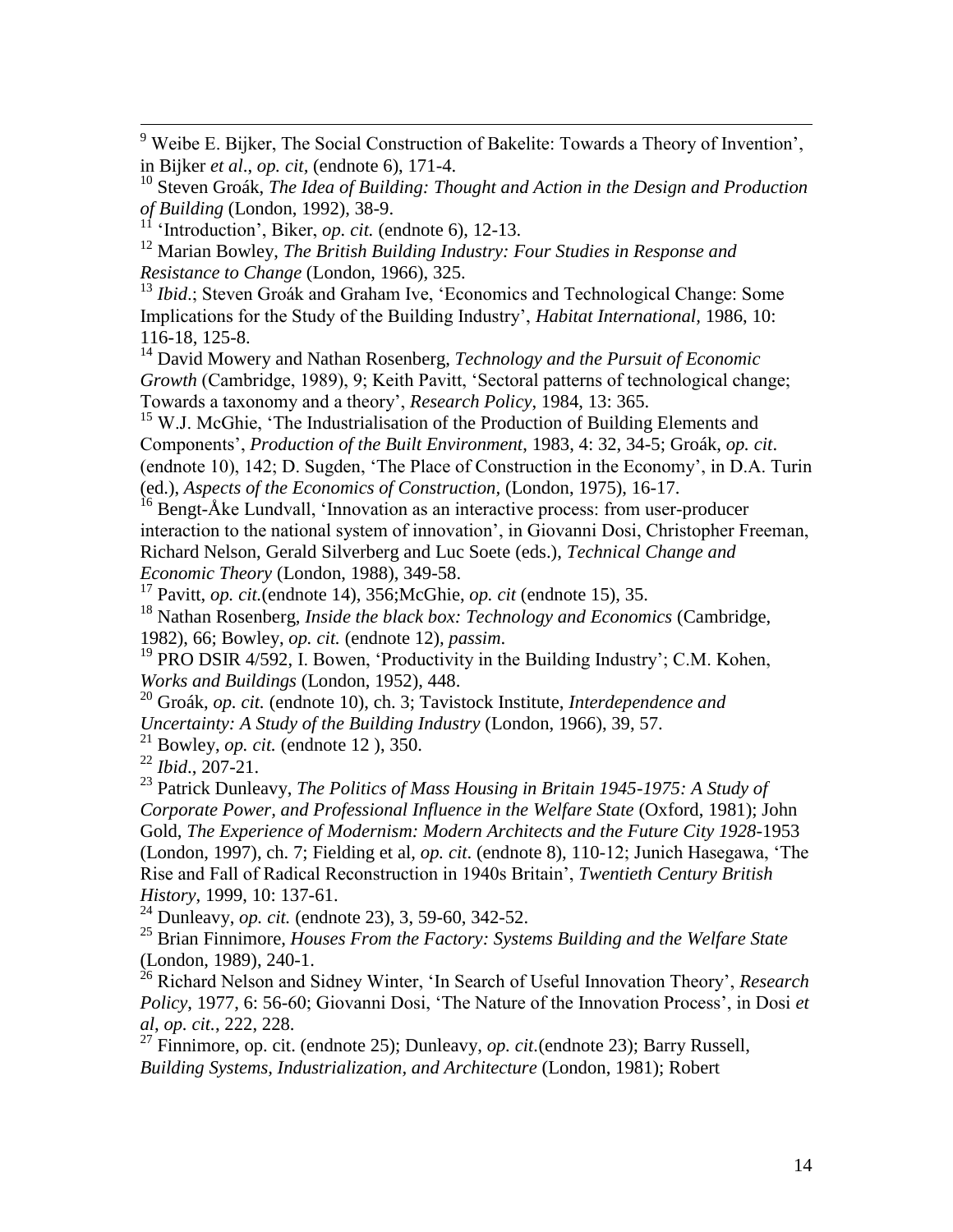McCutcheon, 'Modern Construction Technology in Low-Income Housing Policy', *History of Technology*, 1990, 12:136-76.

<sup>28</sup> Dunleavy, *op. cit.* (endnote 23)*,* 177-8, 348-50*;* Finnimore, *op. cit.* (endnote 25), 18, 44-5, 238-45; Oonagh Gay, ‗Prefabs: A Study in Policy-Making', *Public Administration* 1987, 65: 407-22; McCutcheon, *op. cit.* (endnote 27).

<sup>29</sup> Henkvan den Belt and Arip Rip, 'The Nelson-Winter-Dosi Model and Synthetic Dye Chemistry', in Bijker et al., *op. cit.* (endnote 6)*,* 142.

<sup>30</sup> Giovanni Dosi and Luigi Orsenigo, 'Coordination and transformation: an overview of structures, behaviours and change in evolutionary environments', in Dosi *et al*, *op. cit.* (endnote 16)*,* 18*.*

 $31$  Finnimore, *op. cit.* (endnote 25), 18, 245; Hayes, *op. cit.* (endnote 4).

<sup>32</sup> Hayes, *op. cit.* (endnote 4); Robert McCutcheon, 'Major Participants in the UK

Building Industry, 1964-1977', *Habitat International* 1988, 12:105-116.

<sup>33</sup> Hayes, *op. cit.* (endnote 4).

 $\overline{a}$ 

<sup>34</sup> Trevor Pinch and Wiebe Bijker, 'The Social Construction of Facts and Artifacts: Or How the Sociology of Science and the Sociology of Technology Might Benefit Each Other', in Bijker *et al*, *op. cit.* (endnote 6), 44.

<sup>35</sup> *National Builder*, March 1944. For the full report, see Ministry of Works, *Methods of Building in the USA: The Report of a Mission appointed by the Minister of Works* (London, 1944). In its conclusions it makes hardly a mention of prefabrication.

<sup>36</sup> J.B. Priestley, *The English Journey* (London, 1934, republished London, 1984), 300-3. <sup>37</sup> David Jeremiah, *Architecture and Design for the Family in Britain, 1900-70*

(Manchester, 2000), 132; Brenda Vale, *Prefabs: A History of the UK Temporary Housing Programme* (London, 1995), ch. 3; Finnimore, *op. cit .*(endnote 25), 41-3.

<sup>38</sup> 'Fifty Thousand Brides Envy Her', *Picture Post*, 27 October 1945; 'A House Goes Up in a Day', *Picture Post* 21 September 1946; ‗Prefabrication: What Will it Mean in Housing', *Picture Post*, 4 March 1944.

<sup>39</sup> Richard Sheppard, ‗US Wartime Housing', *Architectural Review*, August 1944. <sup>40</sup> Correlli Barnett, *The Audit of War: The Illusion and Reality of Britain as a Great Nation* (London, 1986).

<sup>41</sup> PRO HLG 94/7, Letter from McGuiness (Secretary of State for Scotland) to Burt Committee, 2 July 1943.

 $42$  Mass Observation, File Report 2270B, 'First Report on "The Post-War Home" Exhibition", 28 July 1945 (Harvester Microfiche, 1983).

<sup>43</sup> *Ibid*.

<sup>44</sup> Hayes, *op. cit*. (endnote 4), 291-3; David Dean, *The Thirties: Recalling the English Architectural Scene* (London, 1983), 9.

<sup>45</sup> 'RIBA on House Production', *Architects' Journal*, 19 April 1945; 'Prefabrication and the Builder', *Architects' Journal,* 6 December 1945.

<sup>46</sup> ‗Prefabrication: A Policy', *ibid*., 20 December 1945.

<sup>47</sup> PRO HLG 94/1, Ledeboer, Burt Comm mins 27 March 1943.

<sup>48</sup> R. Fitzmaurice, 'Scientific Research on Alternative Methods of Construction for Permanent Houses: Part 1', *Journal of the Royal Institute of British Architects* (hereafter *RIBA Journal*), April 1947.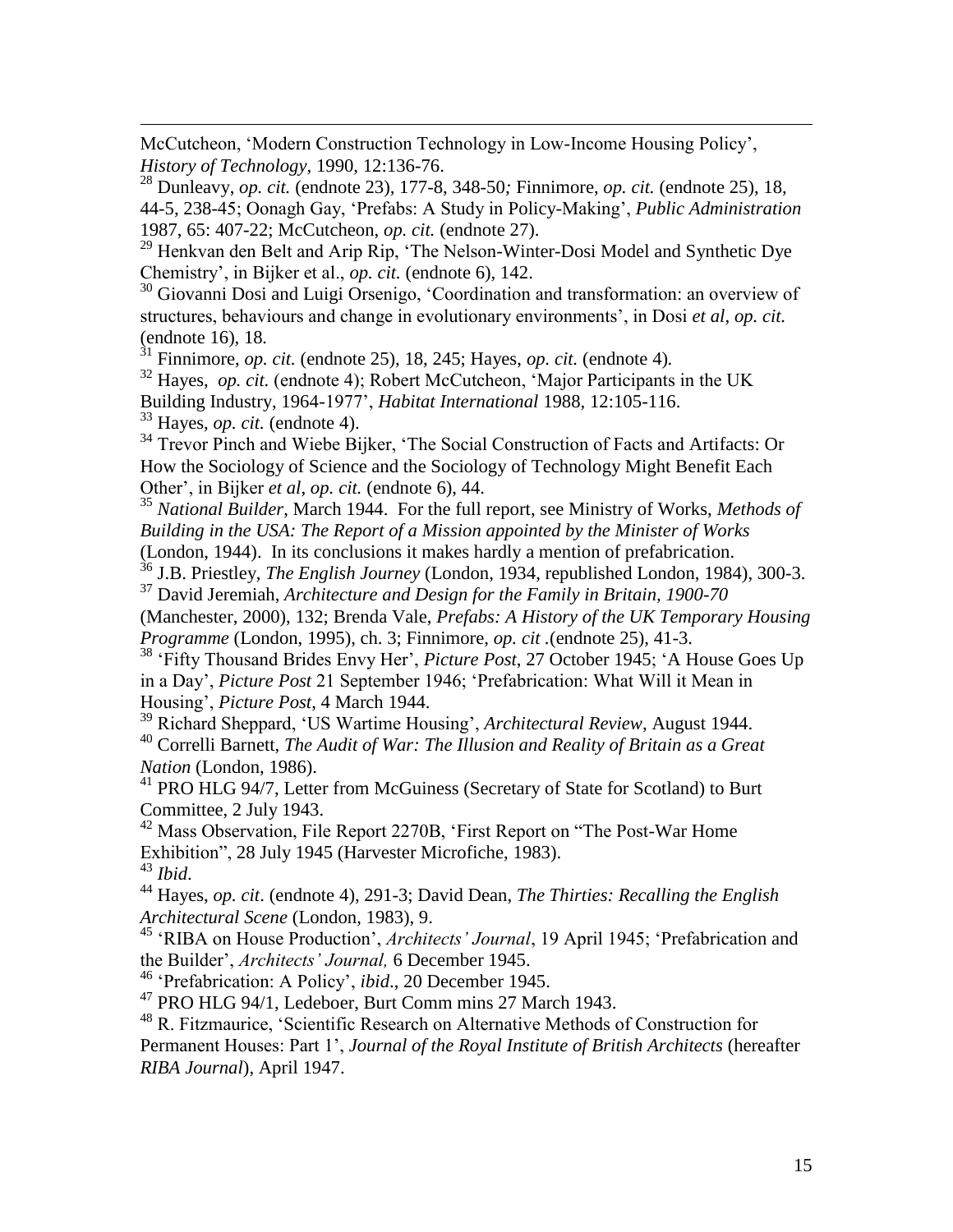<sup>49</sup> Post-War Building Studies (hereafter *PWBS*) *No. 1*, *House Construction: by an Interdepartmental Committee Appointed by the Minister of Health, Secretary of State for Scotland and the Minister of Works* (The Burt Committee), (London, 1944), 2-3.

<sup>50</sup> *Architects' Journal*, 6 April 1944. R. B. White, *Prefabrication: A History of its Development in Great Britain* (London, 1965), 154, makes a similar point.

<sup>51</sup> John Wilton, 'Prefabrication: Problems in the Development of a Technique', *National Builder*, July 1946.

<sup>52</sup> Mass Observation, *loc. cit.* (endnote 42), File 2270B; Mass Observation, File 2360, ‗Modern Home Exhibition', 28 March 1946.

<sup>53</sup> *Ibid*.; Dex Harrison, ‗An Outline of Prefabrication', in John Madge (ed.), *Tomorrow's Houses: New Building Methods, Structures and Materials* (London, 1946), 118; Richard Sheppard, ‗Developments in Post-War Housing in 1944', *Architects' Journal*, 18 January 1944.

<sup>54</sup> 'Prefabrication: A Definition', *Architects' Journal*, 13 December 1945; Hugh Antony, *Houses: Permanence and Prefabrication* (London, 1945), 42.

<sup>55</sup> *PWBS N o . 1*, 1; ‗Prefabrication and the Builder', *Architects' Journal*, 6 December 1945; ‗Prefabrication II: A Policy', *Architects' Journal*, 20 December 1945.

<sup>56</sup> John Wilton, ‗Prefabrication: The Need for Rational Development', *National Builder*, October 1946.

 $57$  Nick Hayes, 'Forcing Modernisation on the "one remaining really backward industry": British Construction and the Politics of Progress and Ambiguous Assessment', *Journal of European Economic History* 2002, 31: 321-50.

<sup>58</sup> For example, PRO CAB 124/553, Report by Advisory Council on Scientific Policy, 27 June 1947; CAB 124/553, Lord President's mins, 9 July 1948, 13 May 1949.

<sup>59</sup> PRO CAB 134/642, Bevan, 'House Building Costs', 16 June 1949; CAB 124/474, Morrison to Maud, 1 August 1945.

<sup>60</sup> H. Scott-Hume, ‗Organisation for Production', *National Builder*, January 1945.

<sup>61</sup> ‗Developments in Post-War Housing in 1944', *Architects' Journal*, 18 January 1945.

<sup>62</sup> ‗Prefabrication', *RIBA Journal*, May 1944.

 $\overline{a}$ 

<sup>63</sup> Hayes, *op. cit.* (endnote 4); John Stevenson, 'Planners' Moon? The Second World War and the Planning Movement', in Harold Smith (ed.), *War and Social Change: British Society in the Second World War* (Manchester, 1986), 58-77.

<sup>64</sup> Fitzmaurice, *op. cit* (endnote 48); Richard Sheppard, *Prefabrication in Building* (London, 1946), 12, 15-17.

<sup>65</sup> Ministry of Health, *Housing Returns for England and Wales 1946-55* (London). <sup>66</sup> In 'no fines' concrete, sand was omitted, lightening and cheapening the mix, and thus lightening, too, the shuttering needed. This concrete mix also improved thermal insulation and prevented capillary attraction through the wall.

<sup>67</sup> Bowley, *op. cit.* (endnote 12), 213.

<sup>68</sup> *PWBS N<sup>o</sup> 1*, 43-47, 53-56; PRO HLG 101/55, Procter to Taylor, 12 December 1944; HLG 94/5, ‗First Interim-Report of the Inter-Departmental Committee', October 1943; HLG 94/7, Burt Comm. mins 17 June 1943, BC 46 'Experiments in House Construction'; HLG 94/6, Burt Comm. mins 15 April 1943, BC 36 ‗Report on Steel Framed Houses'. <sup>69</sup> PRO CAB 134/642, mins 16 June 1949; CAB 87/36, mins 29 August 1945.

<sup>70</sup> Finnimore, *op. cit.* (endnote 25)*, 262.*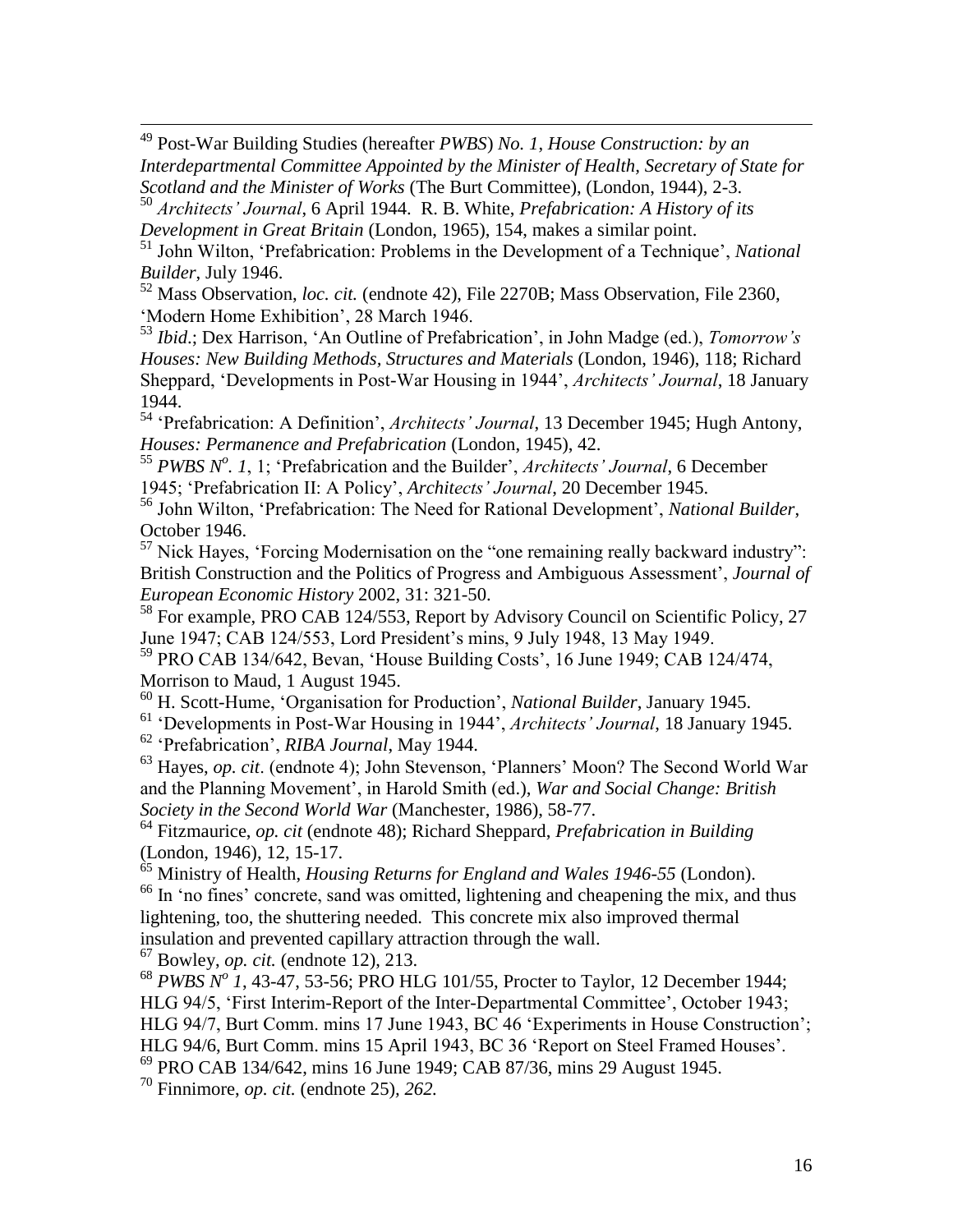<sup>71</sup> PRO CAB 87/37, H (45) 13, 9 March 1945, note by Sandys.

<sup>72</sup> Finnimore, *op. cit.*(endnote 25), 268-71; White, *op. cit.* (endnote 50), 191-2; *Housing Returns for Scotland 1946-55* (London); *PWBS N<sup>o</sup> 25*, *House Construction: Third Report of Inter-Departmental Committee* (London, 1948), 37.

<sup>73</sup> Bowley, *op. cit*. (endnote 12), 224; Mass Observation, File 2360, *loc. cit.* (endnote 42); Finnimore, *op. cit.* (endnote 25)*,* 51-55; Nick Hayes, *Consensus and Controversy: City Politics in Nottingham 1945-1966* (Liverpool, 1996), 42-3, 56, 81. The clear exception, in terms of appearance and popularity, were the temporary house types. For

why this was so, see Vale, *op. cit.* (endnote 37), ch. 1.

<sup>74</sup> Bowley, *op. cit.* (endnote 12)*,* 228, 231.

 $\overline{a}$ 

<sup>75</sup> PRO HLG 94/1, Building Research Station, Note N° 844, February 1943.

<sup>76</sup> PRO HLG 94/4, Boxall to Symon 3 July 1943; HLG 94/7, Burt Comm. mins 10

August 1943, BRS, 'Memo on Experimental Building'.

<sup>77</sup> Ministry of Works, *Advisory Council on Building and Research and Development: First Report* (London, 1949), 12.

<sup>78</sup> Fitzmaurice, *op. cit.* (endnote 48)*.*

<sup>79</sup> PRO HLG 94/8, Burt Comm. mins 13 July 1944 & 17 August 1944.

<sup>80</sup> *Ibid.*, 29 November 1945 & 17 January 1946. See Russell, *op. cit.* (endnote 27), 651- 68, for subsequent problems generally.

 $^{81}$  PRO HLG 101/635, 'Expansion of Non-Traditional Programme', 13 May 1952.

 $82$  PRO HLG 36/21, CHAC PW 64, 'The Appearance of Housing Estates', 1947; Mass Observation, File 2360, *loc. cit*..

<sup>83</sup> PRO HLG 102/371, Smith to Hickinbotham, 7 January 1952.

<sup>84</sup> PRO CAB 134/642, 'House Building Costs, 16 June 1949.

<sup>85</sup> R. Fitzmaurice, ‗Changes in Building Technique', *National Builder*, December 1949. <sup>86</sup> *Ibid*..

<sup>87</sup> See, for example, *National Federation of Building Employers Annual Report 1943*, 10; *National Builder*, March 1945.

<sup>88</sup> Hayes, *op. cit*. (endnote 4), 303; J.D. Bernal, ‗Building Research', *National Builder*, March 1946.

<sup>89</sup> Ministry of Works, *National Building Studies Special Report N<sup>o</sup> 4: New Methods of House Construction* (London, 1948), 4; PRO HLG 101/371, Hickinbotham to Wilkinson, 4 February 1952; HLG 101/371, Policy Comm. on Non-Traditionals, c. Jan 1952.

<sup>90</sup> Ministry of Works, *National Building Studies Special Report N<sup>o</sup>10: New Methods of House Construction Second Report* (London, 1949); Bowley, *op. cit.* (endnote 12), 243-8, Hayes, *op. cit.* (endnote 4), 304-7.

<sup>91</sup> R. Fitzmaurice, 'Scientific Research on Alternative Methods of Construction for Permanent Houses Part 2', *RIBA Journal*, May 1947.

<sup>92</sup> Finnimore, *op. cit.* (endnote 25)*,* 169-83, 197-201; Dunleavy, *op. cit*. (endnote 23), 84- 8; Graham Towers, *Shelter is Not Enough: Transforming multi-storey housing* (Bristol, 2000), 52-62; Powell, *op. cit.* (endnote 3), 187-9.

<sup>93</sup> *PWBS N<sup>o</sup> 1*, 139.

<sup>94</sup> J. Bronowski, ‗Operational and Statistical Research in Building', *Architects' Journal*, 29 March 1951; *NBS No4, op. cit.* (endnote 89)*,* 3, *passim.*